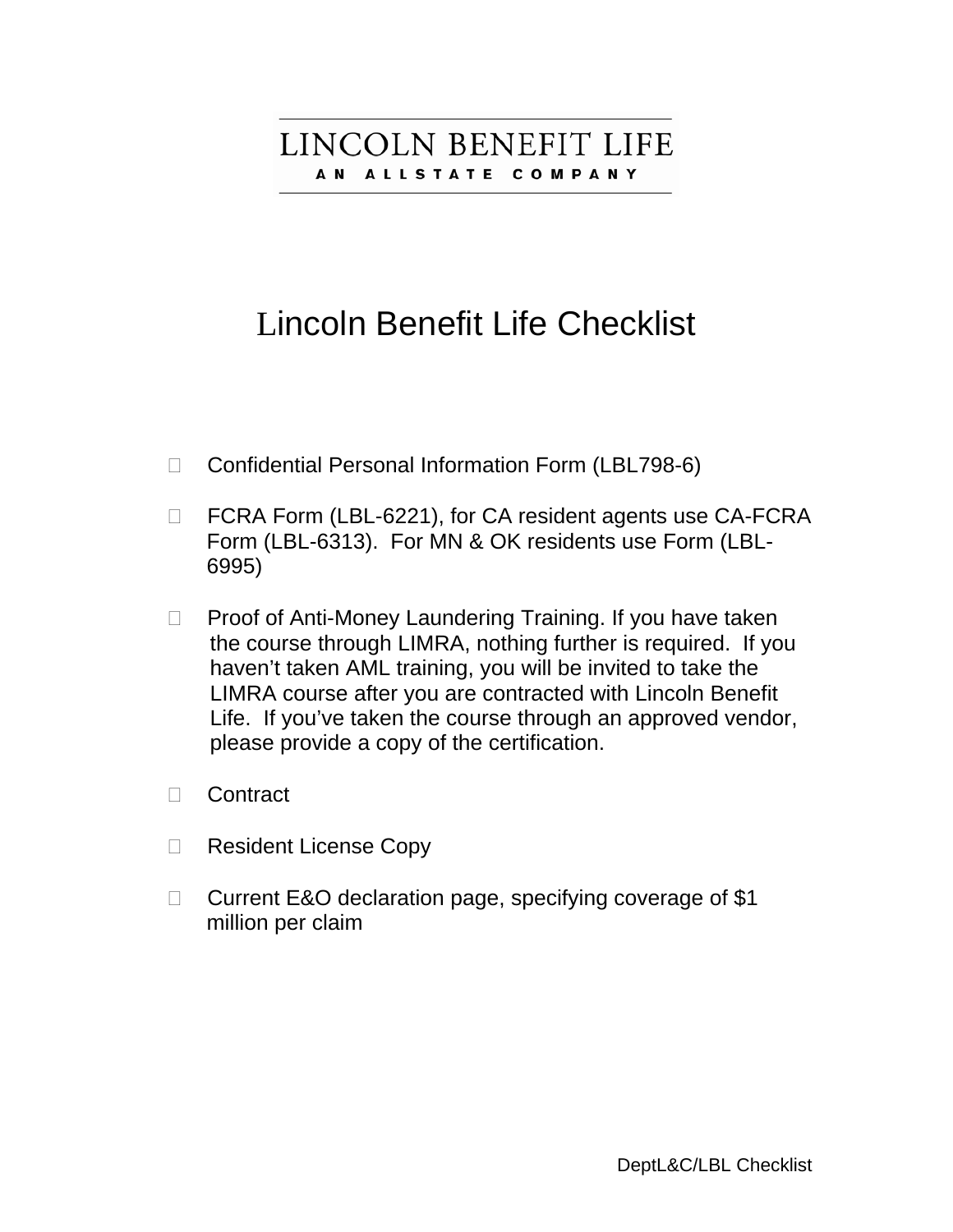#### LINCOLN BENEFIT LIFE AN ALLSTATE COMPANY

# **CONFIDENTIAL PERSONAL INFORMATION FORM**

PO Box 80469, Lincoln, NE 68501-0469 Please type or print this form in black ink clearly and fully.

Phone: 800-525-2799 Fax: 402-328-6118 Email Address for Licensing Questions: **Iblicdpt@allstate.com** 

| Step 1 Contract Type (please check only one)<br>$\Box$ Individual<br>$\Box$ Corporation/Firm<br>Contract is for:                                                                                                                                                                                                           |                       |                                                         |                            |        |
|----------------------------------------------------------------------------------------------------------------------------------------------------------------------------------------------------------------------------------------------------------------------------------------------------------------------------|-----------------------|---------------------------------------------------------|----------------------------|--------|
| Step 2 Individual Applicants Information<br>If applying for a Corporation/Firm<br>Social Security Number:<br>Contract, please fill out step 3                                                                                                                                                                              | Required              |                                                         | Gender: $\Box$ Male $\Box$ | Female |
| Name (as it appears on Resident License): ____________<br>First                                                                                                                                                                                                                                                            |                       | Middle                                                  | Last                       |        |
| Date of Birth: / / / E-mail Address:                                                                                                                                                                                                                                                                                       |                       |                                                         |                            |        |
| Business Phone: ( ) Fax: ( )                                                                                                                                                                                                                                                                                               |                       | Home $Phone: ($ $)$                                     |                            |        |
| <b>Business Name: Business Name: Business Name:</b>                                                                                                                                                                                                                                                                        |                       |                                                         |                            |        |
| Business Address:<br>Street<br>Home Address:                                                                                                                                                                                                                                                                               | Suite Number          | City                                                    | State                      | Zip    |
| Street                                                                                                                                                                                                                                                                                                                     | Suite Number          | City                                                    | State                      | Zip    |
| Step 3 Corporate/Firm Applicant Information                                                                                                                                                                                                                                                                                |                       |                                                         |                            |        |
| Tax ID Number:<br>Individual Applicants Do Not<br>complete Step 3.<br>Type of Agency/Firm:<br>Firm Name: The Contract of the Contract of the Contract of the Contract of the Contract of the Contract of the                                                                                                               | Corporation<br>$\Box$ | $\Box$<br>Partnership/Sole Prop<br>Firm Phone: $(\_\_)$ |                            |        |
| Firm Address: Letter Letter                                                                                                                                                                                                                                                                                                |                       |                                                         |                            |        |
| Street<br>Firm Fax $\#$ : $($                                                                                                                                                                                                                                                                                              | Suite Number          | City                                                    | <b>State</b>               | Zip    |
| Step 4 State Insurance License Data                                                                                                                                                                                                                                                                                        |                       |                                                         |                            |        |
| State Insurance License #: __________________________________National Insurance Producer Number (if known): _____________________                                                                                                                                                                                          |                       |                                                         |                            |        |
| E & O Insurance (please check only one)<br>Step 5<br>□ currently maintain E&O coverage (individually or through an agency) meeting the standards established by LBL. Attached is a current copy<br>of the E&O policy Declaration Page showing policy number, expiration date and a minimum limit of \$1 million per claim. |                       |                                                         |                            |        |
| $\Box$ am exempt from the E&O requirement because I am contracted directly under a bank with LBL.                                                                                                                                                                                                                          |                       |                                                         |                            |        |
| □ am exempt from the E&O requirement because I am registered with a Broker Dealer, who has an active selling agreement with LBL, and am                                                                                                                                                                                    |                       |                                                         |                            |        |
| $\Box$ have applied for E&O coverage with LBL's E&O provider and my application is pending.<br><b>Step 6 NASD Registration</b>                                                                                                                                                                                             |                       |                                                         |                            |        |

Complete Step 6 only CRD#: if requesting a variable **Broker Dealer:** which are a set of the set of the set of the set of the set of the set o<br>appointment. if requesting a variable appointment.

Wholesaler Name (if applicable):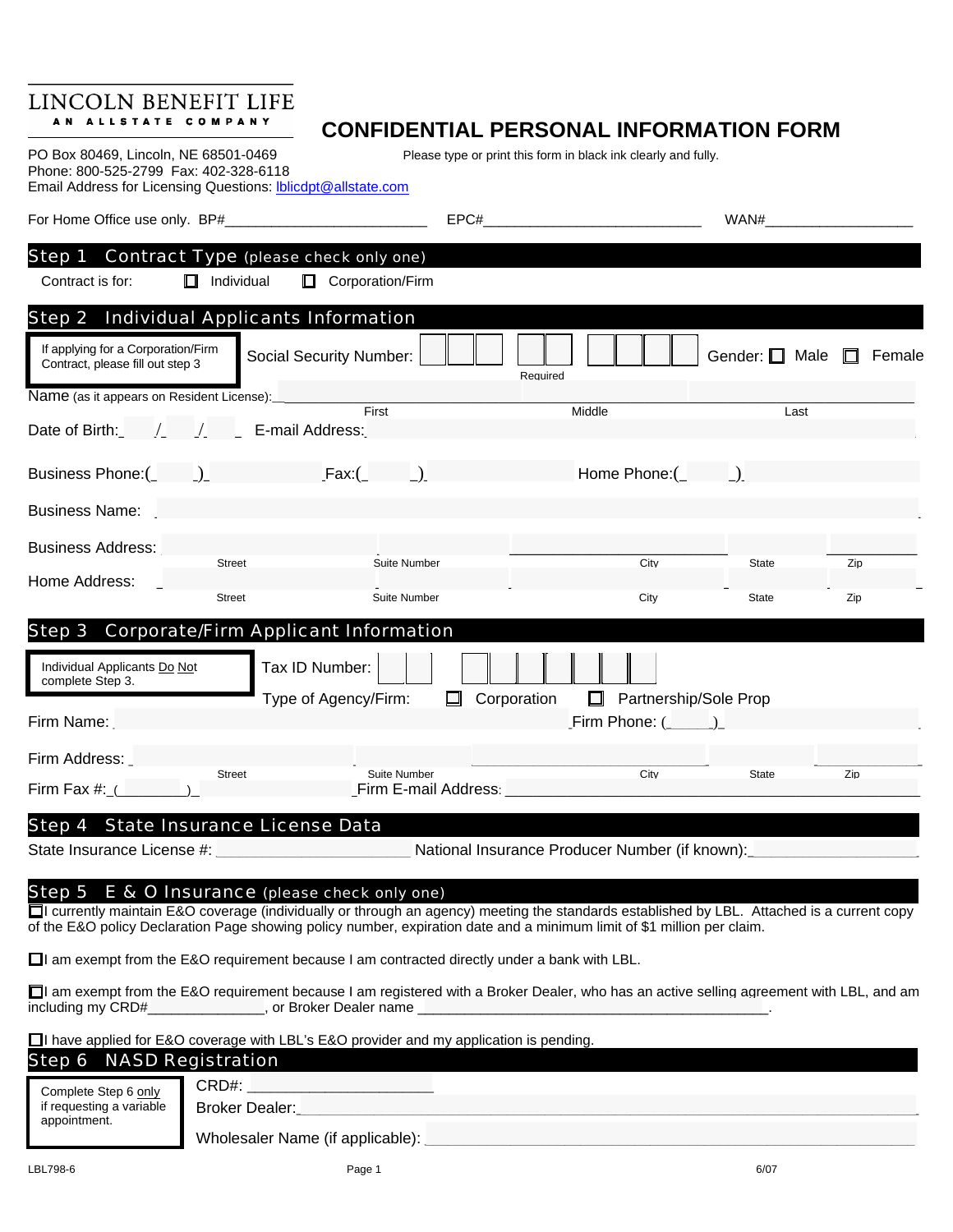### **Regulatory & Background Questions**

Please answer the following questions on the individual agent or the principal of the corporation/agency applying for the contract.

|    | Have you ever been charged with a felony?<br>Have you ever been charged with a misdemeanor including allegations of fraud, false statements or omissions,                             | $\Box$ Yes $\Box$ No |
|----|---------------------------------------------------------------------------------------------------------------------------------------------------------------------------------------|----------------------|
|    | wrongful taking of property, bribery, perjury, forgery, counterfeiting, extortion or a conspiracy to commit any of<br>these offenses?                                                 | $\Box$ Yes $\Box$ No |
| 3) | Have you individually, or has a company you exercised control over, filed a bankruptcy petition or been the<br>subject of an involuntary bankruptcy petition in the previous 2 years? | $\Box$ Yes $\Box$ No |
| 4) | Has any regulatory body ever taken action against you or any of your insurance, securities or other professional<br>license?                                                          | □ Yes □ No           |

#### *If you answered "yes" to any of the above questions, attach explanations.*

#### Step 8 Regulatory Requirements .

Have you completed your Anti-money Laundering training? **□ Yes** or □ No \*If taken through LIMRA, no further action is necessary. If taken through another agency, please enclose a copy of the certification. If you haven't taken the course, you will be invited to take it after we have assigned you a writing number.

| <b>Step 9 Direct Deposit of Commissions</b>                                                                                               |                                                                                                                                                                                                                                                    |
|-------------------------------------------------------------------------------------------------------------------------------------------|----------------------------------------------------------------------------------------------------------------------------------------------------------------------------------------------------------------------------------------------------|
| Having your commissions direct<br>deposited are optional, however, it<br>can speed up the receipt of your<br>commissions by several days. | I wish to have my commissions Direct Deposited (for direct deposit of variable commissions, please<br>contact your Broker Dealer)<br>Fax # for pre-deposit notification (optional): $($<br>*** ATTACH YOUR VOIDED CHECK OR SAVINGS DEPOSIT SLIP*** |
| Bank institution name:                                                                                                                    |                                                                                                                                                                                                                                                    |
| Bank institution address:                                                                                                                 |                                                                                                                                                                                                                                                    |
| Type of Account: $\Box$ Checking $\Box$ Savings                                                                                           | Routing $\#$ :_____________<br>Account #: Account #:                                                                                                                                                                                               |

By signing below,

I authorize and request Lincoln Benefit Life Company to direct the net amount of any payment to me for crediting in my account at the financial institution designated above. "Payment" means any compensation payable to me under the terms of my contract. This authorization is not an assignment of my rights to receive such payment and revokes all prior payment direction notifications applicable to any such payment. I understand that the financial institution designated above reserves the right to cancel this agreement by notice to me; however, the authorization will remain in full force and effect with Lincoln Benefit Life Company until Lincoln Benefit Life Company has received written notification from me of its termination in such time and in such manner as to afford Lincoln Benefit Life Company a reasonable opportunity to act upon it.

#### Step 9 Certification & Authorization

**Certification –** Under penalties of perjury, I certify that (1) The number shown on this form is my correct taxpayer identification number (or I am waiting for a number to be issued to me), and (2) I am not subject to backup withholding because (a) I am exempt from backup withholding or (b) I have not been notified by the Internal Revenue Service (IRS) that I am subject to backup withholding as a result of a failure to report all interest or dividends, or (c) the IRS has notified me that I am no longer subject to backup withholding.

**Authorization for Release of Information –** I hereby authorize any bank, credit bureau, financial institution, insurance company, agency, court of law, person, or organization that has any records or knowledge of my financial status, credit standing, or criminal history to give Lincoln Benefit Life or their representative any such information. It is our policy to develop background information on agents who wish to be appointed with our company using credit reports and criminal court records (involving convictions only). If as a result of the investigation, we are unable to appoint you, we will notify you. Subsequent credit reports and criminal court records reports may be requested from time to time in order to update our files.

I agree not to solicit business for Lincoln Benefit Life until my license is in my possession and when the company notifies me that I am qualified to write business for this company.

I certify that the information and answers to the questions on this processing form are true and correct to the best of my knowledge. Information found to be incorrect may result in termination.

We certify that the information you have entered here will be held in strict confidence.

#### **PLEASE SIGN HERE:** \_\_\_\_\_\_\_\_\_\_\_\_\_\_\_\_\_\_\_\_\_\_\_\_\_\_\_\_\_\_\_\_\_\_\_\_\_\_\_\_\_\_\_\_\_\_\_\_\_\_\_\_\_\_\_\_\_\_\_ **DATE:** \_\_\_\_\_\_\_\_\_\_\_\_\_\_\_\_\_\_\_\_\_\_\_\_\_\_\_\_\_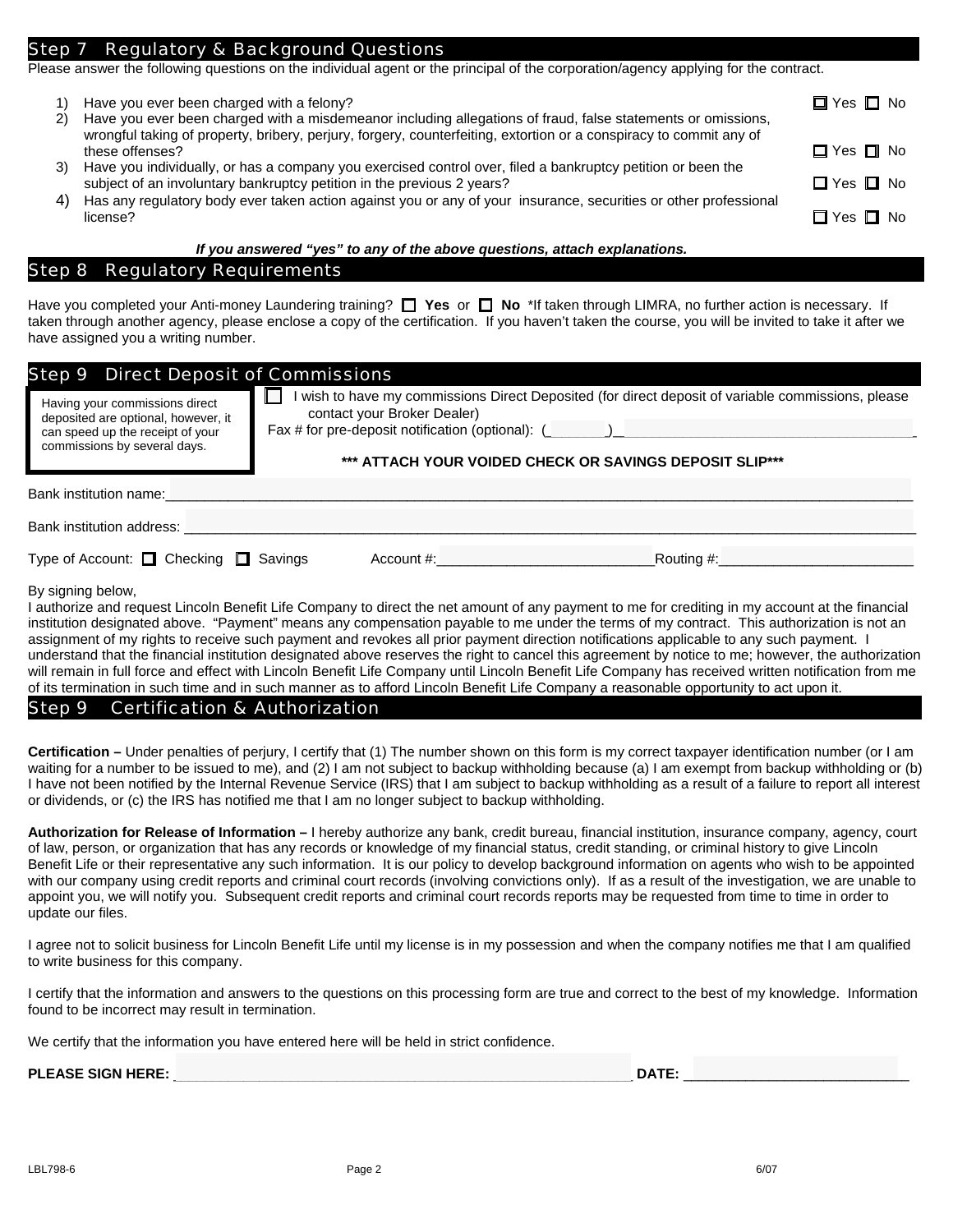## **Lincoln Benefit Life Company, Lincoln, Nebraska GENERAL AGENT'S AGREEMENT — APPOINTMENT**

| <b>GENERAL AGENT:</b>                                                                         | <b>RECRUITING ORGANIZATION:</b>                                                                                                                                                                                                                |
|-----------------------------------------------------------------------------------------------|------------------------------------------------------------------------------------------------------------------------------------------------------------------------------------------------------------------------------------------------|
|                                                                                               |                                                                                                                                                                                                                                                |
| By: Comparison of Agent or Firm Principal                                                     | By: <u>Community Community Community Community Community Community Community Community Community Community Community Community Community Community Community Community Community Community Community Community Community Communi</u>           |
| (Print or Type Name and Title Here)                                                           | (Print or Type Name and Title Here)                                                                                                                                                                                                            |
|                                                                                               |                                                                                                                                                                                                                                                |
| <b>BENEFICIARY TO RECEIVE COMMISSIONS PAYABLE</b><br>AFTER DEATH (LIMITED TO ONE INDIVIDUAL): | <b>LINCOLN BENEFIT LIFE COMPANY:</b>                                                                                                                                                                                                           |
|                                                                                               | By: Robert W. Birman, Vice President                                                                                                                                                                                                           |
| (Print or Type Name Here)                                                                     | Contract Effective Date: New York 1997<br>For all General Agents, except those holding a resident license<br>in Georgia, North Carolina, Pennsylvania and Utah, this contract                                                                  |
|                                                                                               | is not deemed to be executed and effective until the earlier of<br>the General Agent's first insurance application submitted to                                                                                                                |
| <b>COMMISSION SCHEDULE FORM: LBL-2401-GA</b>                                                  | Lincoln Benefit Life Company or the first payment of<br>commissions to a subagent assigned to the General Agent. For<br>Georgia, North Carolina, Pennsylvania and Utah resident<br>General Agents, the Contract Effective Date is shown above. |

Lincoln Benefit Life Company **("LBL")** hereby appoints the individual or entity named above as its **GENERAL AGENT ("GA" or "you")** with duties, powers, and obligations as herein set forth, and **GA** hereby accepts the appointment on the terms and conditions set forth herein. The provisions stated in all supplements, Commission Rules, and Schedule of Commissions are incorporated into and made a part of this Agreement. **Effective Date --** For all GAs, except those holding a resident license in Georgia, North Carolina, Pennsylvania, and Utah, this Agreement shall become executed and effective upon the earlier of 1) your submission of an insurance application to LBL and your appointment with LBL is submitted to your resident state or 2) the first payment of commissions to a subagent assigned to GA. For Georgia, North Carolina, Pennsylvania and Utah resident GAs, this Agreement shall become effective on the date shown above. If any provision of the Agreement is now or shall in the future be in conflict with any applicable law or any valid Department of Insurance ruling or order, it shall be modified to the extent necessary for compliance. This Agreement shall supersede all previous agreements between the parties.

**Authority** — You are authorized to act as an Agent on behalf of **LBL** for the purpose of developing and supervising the distribution of **LBL's** insurance products. Specifically, you are authorized to:

- 1) Recruit and recommend persons for appointment by **LBL** as insurance agents.
- 2) Train and supervise such agents in accordance with the standards of **LBL** and the requirements of the state or states in which they are licensed and in which they act as an agent for **LBL**.
- 3) Solicit applications for the policies of insurance and annuity contracts written by **LBL** and approved for marketing.

**Responsibilities –** You are required to follow certain guidelines while exercising the authority granted under this Agreement. These guidelines include, but are not limited to, the following:

- 1) For any applications solicited by you, you shall submit such applications when received to **LBL**. You shall also collect the first premium and transmit all collections immediately to **LBL**.
- 2) You shall promptly deliver any policy or contract issued by LBL to owner of the policy or contract. In no event shall delivery take longer than thirty (30) days from the date you receive the policy or contract. In the event delivery will take longer than thirty (30) days, you are required to notify **LBL.**
- 3) You shall make reasonable effort to preserve business issued by **LBL** and to maintain in force policies issued by **LBL**.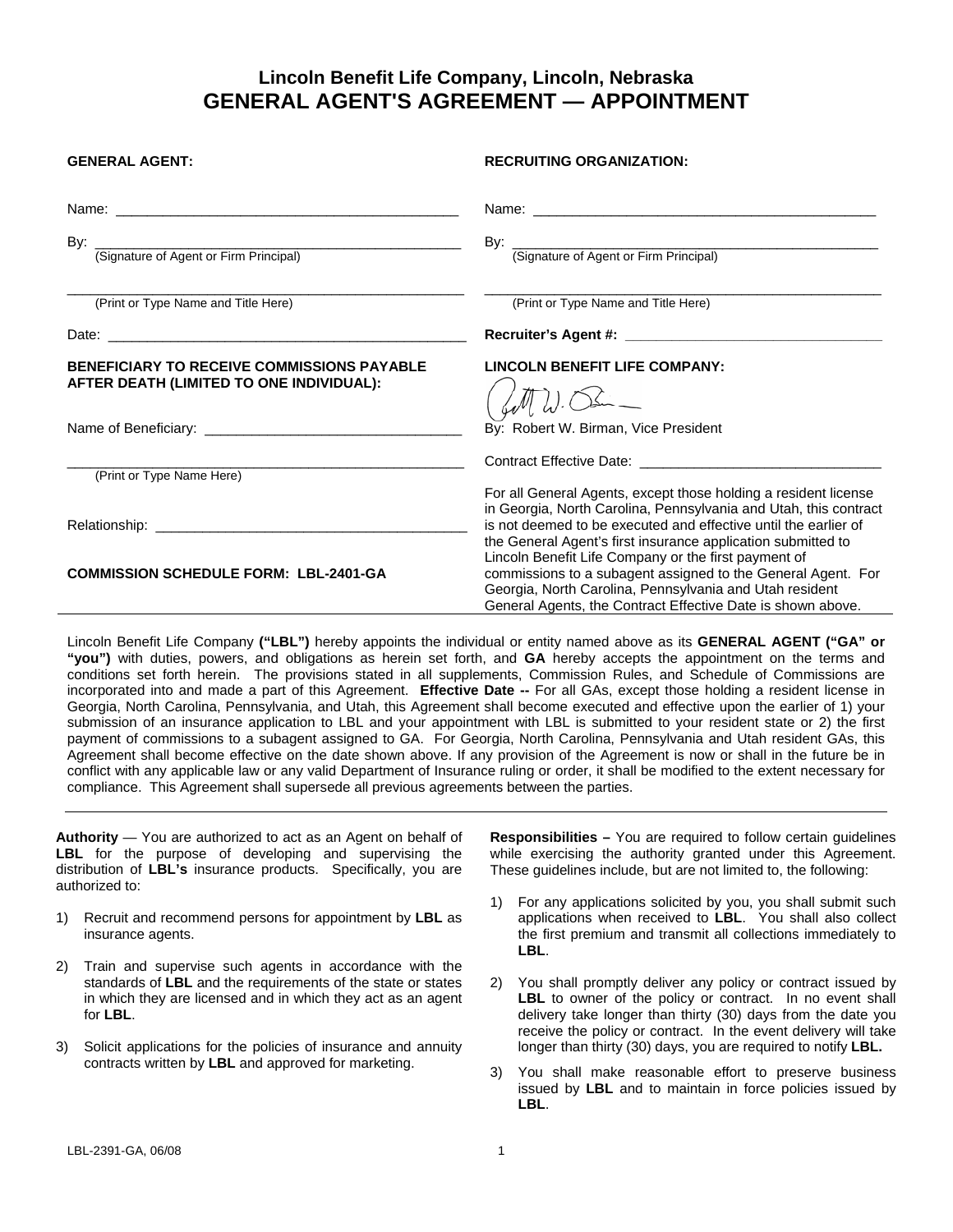- 4) You shall at all times comply with the rules and regulations of **LBL** pertaining to underwriting practices, acceptance of risks, delivery of policies, and all other areas of conduct for **LBL's** business.
- 5) Licensing of agents shall be in compliance with statutory and regulatory requirements of the Departments of Insurance or other regulatory agencies and in accordance with the standards and procedures established by **LBL**. Neither you nor any of your agents shall solicit business for **LBL** until you are notified in writing by **LBL** that you or they are qualified to write business for **LBL**.
- 6) You shall notify **LBL** immediately upon becoming aware of any misdemeanor or felony criminal convictions (excluding minor traffic citations) relating to you, your employees, or any agent licensed under you and appointed with **LBL**.
- 7) Comply with **LBL's** policies and procedures concerning the replacement of life insurance policies and annuity contracts. A replacement occurs whenever an existing policy or contract is terminated, converted, or otherwise changed in value. For any transaction involving a replacement, **LBL** requires you to:
	- a) recommend the replacement only when replacement is in the best interest of the customer;
	- b) fully disclose any and all relevant information to the customer, including: (i) comparing old and new premium expenses, surrender charges, cash values, and death benefits; (ii) any specific loss of cash value or policy value related to surrendering the existing policy; (iii) all guaranteed and maximum values of both policies; (iv) whether a new contestability period and/or suicide clause will start under the new policy; and (v) whether the customer will have to resubmit to underwriting to purchase the new policy;
	- c) provide state-required replacement notices to customers on the same day the application is taken and indicate on the application that the transaction involves the full or partial replacement of an existing policy; and
	- d) never recommend that a customer cancel an existing policy until a new policy is in force, and the customer has determined that the new policy is acceptable.
- 8) Adhere to **LBL's** rules and regulations concerning ethical market conduct, which require that you:
	- a) carefully evaluate the insurance needs and financial objectives of your clients, and use sales tools (e.g., policy illustrations and sales brochures) to determine that the insurance or annuity you are proposing meets these needs;
	- b) maintain a current license and valid appointment in all states in which you promote the sale of **LBL** products to customers and keep current of changes in insurance laws and regulations by reviewing the bulletins and newsletters published by the State Departments of Insurance and **LBL**;
	- c) comply with **LBL's** policies concerning replacements, and refrain from providing false or misleading information about a competitor or competing product or otherwise making disparaging remarks about a competitor;
- d) submit, prior to use, all advertising materials intended to promote the sale of **LBL** products to **LBL** for approval;
- e) immediately report to **LBL** any customer complaints, whether written or oral, and assist **LBL** in resolving the complaint to the satisfaction of all parties; and
- f) communicate these standards to any agents or officer personnel that you directly supervise and request their agreement to be bound by these conditions as well.
- 9) During the term of this Agreement, you will maintain errors and omissions insurance coverage in an amount satisfactory to **LBL** underwritten by an insurer satisfactory to **LBL**. Coverage must insure against any negligent act, error, or omission by you or any person employed by you in the rendering of any services related to this Agreement. You will provide proof of such coverage upon our request.

**Independent Contractor –** The relationship you have with **LBL** under this Agreement is that of an independent contractor. Neither you nor your employees or agents shall be deemed to be the employee or servant of **LBL**.

You also acknowledge that all agents in your hierarchy are independent contractors of **LBL** and, at a subagent's election or for good cause, can be transferred by **LBL** in accordance with **LBL's** transfer rules. None of the benefits provided by **LBL** to its employees, including, but not limited to, workers compensation insurance and unemployment insurance, are available to you, your employees, and agents.

**Limitation of Authority –** You shall not possess or exercise any authority on behalf of **LBL** other than expressly conferred by this Agreement. Activities that you are specifically not authorized to perform on behalf of **LBL** include, but are not limited to:

- 1) Making, altering, or discharging any contract.
- 2) Incurring any indebtedness or liability on behalf of **LBL**.
- 3) Expending, or contracting for the expenditure of, any funds of **LBL**.
- 4) Extending the time for payment of any premium, binding **LBL** to the reinstatement of any terminated policy, or accepting notes for payment of premiums.
- 5) Waiving or modifying any terms, conditions, or limitations of any policy.
- 6) Adjusting, settling, or committing **LBL** to any action regarding any claim.
- 7) Issuing, using, or circulating any advertisement or literature referencing **LBL** unless the advertisement or literature has first been approved in writing by **LBL**.
- 8) Entering into any legal proceedings on behalf of **LBL** in connection with any matters pertaining to **LBL's** business.
- 9) Delivering any policy issued by **LBL** prior to the settlement by the applicant of the first premium or required funding for the policy or contract.
- 10) Delivering any policy when you or your agents have knowledge of any impairment of the applicant's health either not disclosed on the application or that occurred subsequent to the securing of the application.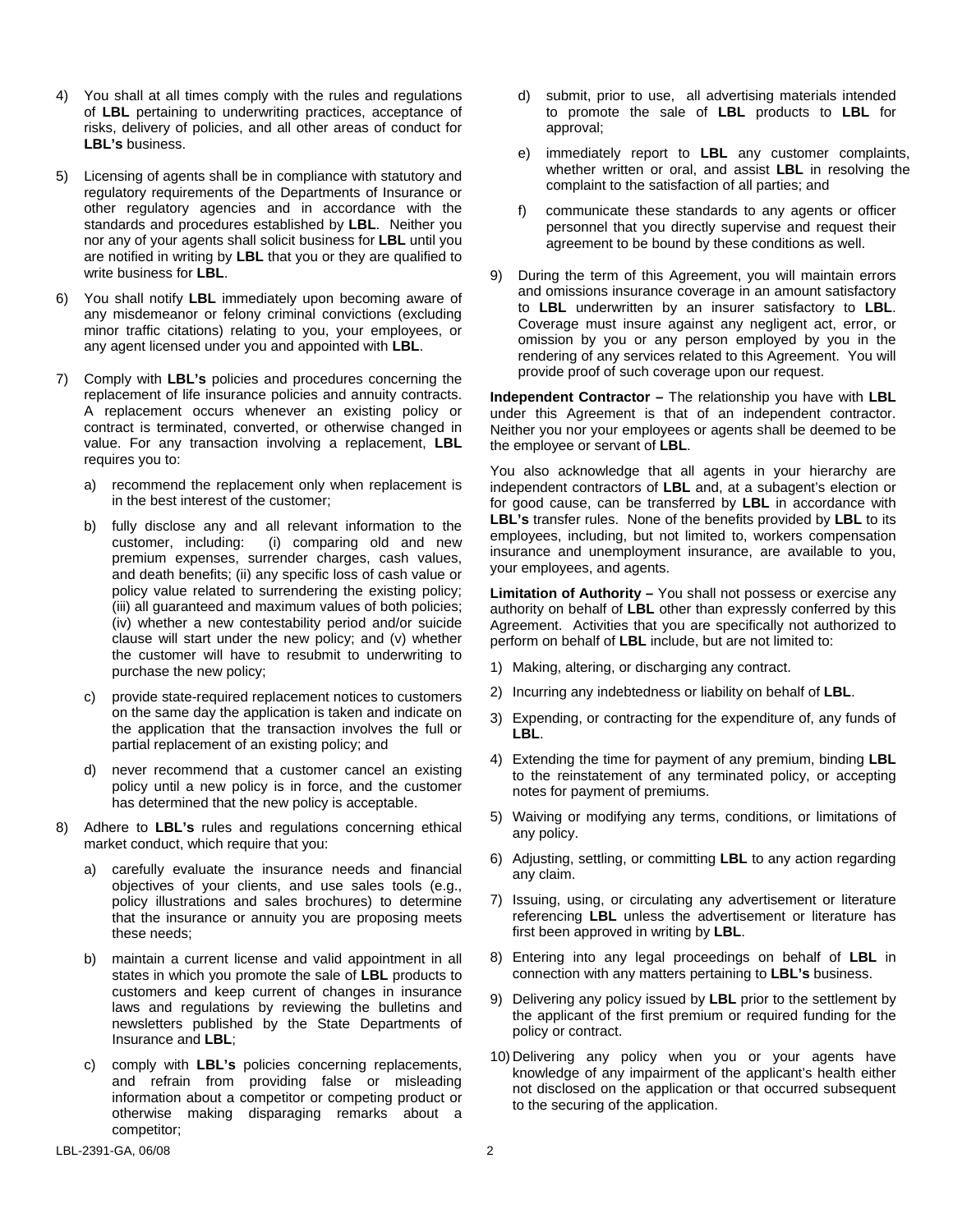**Records –** All books, records, application forms, and material furnished by **LBL** pertaining to the solicitation of applications for insurance hereunder shall be the property of **LBL** and shall be returned to **LBL** upon termination of this Agreement. All other records pertaining to your performance under this agreement shall be open to inspection by **LBL** or by the Department of Insurance (as required by law) at all times.

**Expenses –** You shall pay all expenses of every nature incurred in connection with the conduct of your business, and **LBL** shall not be liable in any way therefore.

**Taxes –** You shall assume full responsibility for, and indemnify **LBL** against, any liability in connection with the payment of all federal, state, and local taxes or contributions imposed or required under unemployment insurance, social security, income tax, and related laws with respect to compensation received under this Agreement by you.

**Fiscal Responsibility –** You shall immediately pay to **LBL** all monies received by you or your agents on all applications obtained and policies issued. All such funds shall be segregated by you and held by you in trust. Such funds shall not be used by you for any purpose.

**Indebtedness –** You shall be responsible to **LBL** for the acts of your agents and employees and for the indebtedness of your agents to **LBL**. **LBL** shall have a retaining first lien against any commissions payable hereunder for any indebtedness of you or your agents to **LBL**, and **LBL** may charge and set off any such amounts due from commissions payable. Your indebtedness shall bear interest at the rate of one percent (1%) per month and shall be absolutely repayable on demand from **LBL**. Following demand for repayment or termination of this Agreement, whichever occurs first, all indebtedness shall bear interest at the maximum lawful rate from that date until paid. You shall be responsible to **LBL** for all costs and expenses, including legal fees, incurred by **LBL** as a part of its efforts to collect indebtedness.

**Compensation –** Your compensation shall be based on your personal production and the production of all agents assigned to you. You shall be compensated according to the Schedule of Commissions, as amended from time to time, for premiums received on policies issued by **LBL** for applications secured under this Agreement. Payment of commissions and service fees shall be made at such times and in the manner **LBL** considers appropriate for the efficient administration of this Agreement. The Schedule of Commissions is subject to change by **LBL**, but any change shall not apply to business written prior to the effective date of the change. The statements issued by **LBL** concerning agent's commissions and service fees paid and/or payable, advances and indebtedness shall be conclusive unless, within thirty (30) days following receipt of the statement, you notify **LBL** of a dispute regarding any transactions reported on that statement. If a policy on which you are receiving commission or service fees lapses for any reason, no further commission or service fees will be paid to you unless the policy is reinstated solely due to your actions. If, for any reason, **LBL** refunds any premium on which you received a commission or service fee, you shall immediately repay to **LBL** the commission or service fee received on such premium.

**Vesting –** Your right to commissions shall be deemed fully vested, and except as specifically limited to herein, the renewal commissions shall be paid for the term and in the amount shown in the Schedule of Commissions. Your right to service fees shall continue so long as this Agreement is in force. Following termination of this Agreement for any reason, the amount shown as service fees in the Schedule of Commissions may be reduced by one-half.

**Beneficiary –** You may name a beneficiary to receive any commissions payable after your death. **LBL** reserves the right to require evidence that there are no conflicting claims before making payments to the named beneficiary.

#### **Non-Public Personal Financial Information –**

(Requirements pursuant to the Gramm-Leach-Bliley Act)

You agree to protect any confidential information of **LBL** customers that is accessible by you. Confidential Information includes, but is not limited to, any nonpublic personal information about **LBL's** customers or potential customers, regardless of whether it is personally identifiable or anonymous information. Such nonpublic personal information includes, but is not limited to:

- 1) Application information, such as assets and income;
- 2) Identifying information, such as name, address and social security number;
- 3) Transaction information such as policy activity; contract balances, purchases and withdrawals; and
- 4) Information from other sources, such as credit reports.

You agree, now and at all times in the future, not to use or disclose Confidential Information to any person or entity, other than to carry out the purposes for which the **LBL** applicant or customer disclosed the information, or as necessary to carry out the lawful business purposes of this Agreement, or as otherwise allowed by law or regulation. Use or disclosure of Confidential Information shall comply with federal and state privacy laws, rules and regulations. You agree to adhere to **LBL's** policies and procedures related to maintaining the privacy and protection of applicants' and customers' Confidential Information.

You shall establish policies and procedures to protect such Confidential Information in accordance with commercially reasonable standards and at a minimum using the same degree of care, but no less than a reasonable degree of care, to prevent the unauthorized use, disclosure or duplication of such Confidential Information as **LBL** uses to protect its own confidential information. You will implement appropriate measures to:

- 1) Ensure the security and confidentiality of **LBL's** customer information;
- 2) Protect against any anticipated threats or hazards to the security or integrity of such information; and
- 3) Protect against unauthorized access to or use of such information that could result in substantial harm or inconvenience to any customer.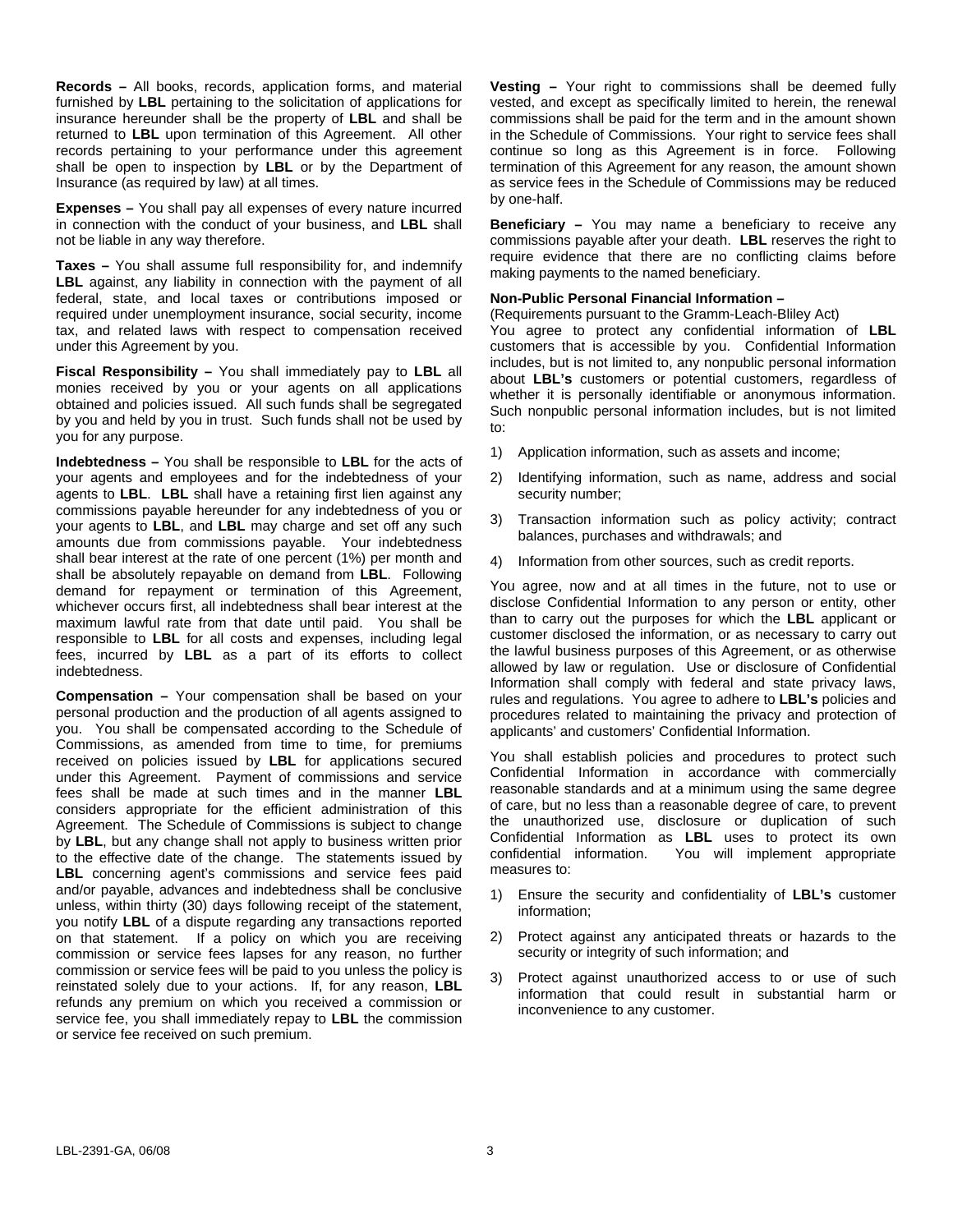Confidential Information shall be returned to **LBL**, or destroyed upon **LBL's** request, once the services contemplated by this Agreement have been completed, or upon termination of this Agreement. In addition, you shall not be entitled to use such Confidential Information for any purpose thereafter.

Further, you agree that any violation of this section shall be a material breach of this Agreement and shall entitle **LBL** to immediately terminate this Agreement without penalty upon notice to you. You agree to permit **LBL** to audit your compliance with this section, and with all applicable laws, rules and regulations, during regular business hours upon reasonable notice to you. The provisions of this section shall survive any termination of this Agreement.

**Assignment –** You may not assign this Agreement, any interest in this Agreement, or any compensation earned or to be accrued under this Agreement without the prior written consent of **LBL**.

**Termination –** Either party may terminate this Agreement at any time by giving written notice. Notice may be mailed or delivered to the last known address of the other party. If you reside in, or are licensed in, Arkansas, Florida, Illinois, Missouri and/or Oregon, you hereby agree to waive any advance notice of termination and agree that termination will be effective immediately upon delivery of written notice. Upon termination, you shall in no manner thereafter act for **LBL** and shall promptly account for and remit to **LBL** any monies then held for it. On demand, you shall turn over to **LBL** all undelivered policies, ratebooks, other records, materials, and properties pertaining to your agency business. Your right to any commission or any other thing of value shall cease if you: commit any act that injures the business or reputation of **LBL**; fail to account for and remit promptly any monies collected by you for **LBL**; or, withhold any policies, money or other property belonging or returnable to **LBL**.

**Law Applicable –** The execution and performance of this Agreement involves transacting business in the State of Nebraska by you with **LBL**. This Agreement shall be governed by and construed according to the laws of the State of Nebraska. All actions with respect to this Agreement shall be brought in a court of competent jurisdiction in Lancaster County, Nebraska.

#### **PROTECTED HEALTH INFORMATION (Requirements pursuant to HIPAA)**

- 1) Definitions. The following definitions relate to this section only.
	- a) Business Associate. "Business Associate" means a person who performs, or assists in the performance of, a function or activity involving the use or disclosure of individually identifiable health information, or any other function or activity regulated by the Privacy Rule.
	- b) Individual. "Individual" means the person who is the subject of protected health information, or that person's personal representative in his or her fiduciary capacity.
	- c) Individually Identifiable Health Information shall mean information that is a subset of health information, including demographic information collected from an individual, and (i) is created or received by a health care provider, health plan, health care clearinghouse (as those terms are

defined in the Privacy Rule), or employer; and (ii) relates to the past, present, or future physical or mental health or condition of an individual; the provision of health care to an individual; or the past, present or future payment for the provision of health care to an individual; and (a) identifies the individual, or (b) with respect to which there is a reasonable basis to believe the information can be used to identify the individual.

- d) Privacy Rule. "Privacy Rule" shall mean the Standards for Privacy of Individually Identifiable Health Information at 45 CFR Part 160 and Part 164, Subparts A and E, as in effect or as amended.
- e) Protected Health Information. "Protected Health Information" or "PHI" shall mean Individually Identifiable Health Information transmitted or maintained in any form or medium that you create or receive from or on behalf of **LBL** in the course of fulfilling its obligations under this Agreement. "PHI" shall not include (i) education records covered by the Family Educational Rights and Privacy Act, as amended, 20 U.S.C. §1232g, and (ii) records described in 20 U.S.C. §1232g(a)(4)(B)(iv).
- f) Required By Law. "Required By Law" means a mandate contained in law that compels a covered entity to make a use or disclosure of PHI and that is enforceable in a court of law.
- Secretary. "Secretary" shall mean the Secretary of the Department of Health and Human Services or his designee.
- h) Security Incident. "Security Incident" shall mean the attempted or successful unauthorized access, use, disclosure, modification, or destruction of information or interference with system operations in an information system.
- i) Security Rule. "Security Rule" shall mean the Health Insurance Reform: Security Standards for the protection of Electronic PHI at 45 CFR Part 160 and Part 164, Subpart C, as in effect or as amended.
- 2) Obligations and Activities
	- a) You agree to comply with the policies and procedures of **LBL** with respect to PHI.
	- b) You agree to not use or disclose PHI other than as permitted or required by the Agreement or as Required By Law.
	- c) You agree to use appropriate safeguards, including safeguards for the protection of electronic PHI, as provided in the Security Rule (45 C.F.R. Parts 160 and 164), to prevent use or disclosure of PHI other than as provided for by this Agreement;
	- d) You agree to mitigate, to the extent practicable, any harmful effect that is known to you of a use or disclosure of PHI by you in violation of the requirements of this Agreement.
	- e) You agree to report to **LBL** any use or disclosure of PHI not authorized or provided for by this Agreement and any Security Incident within 5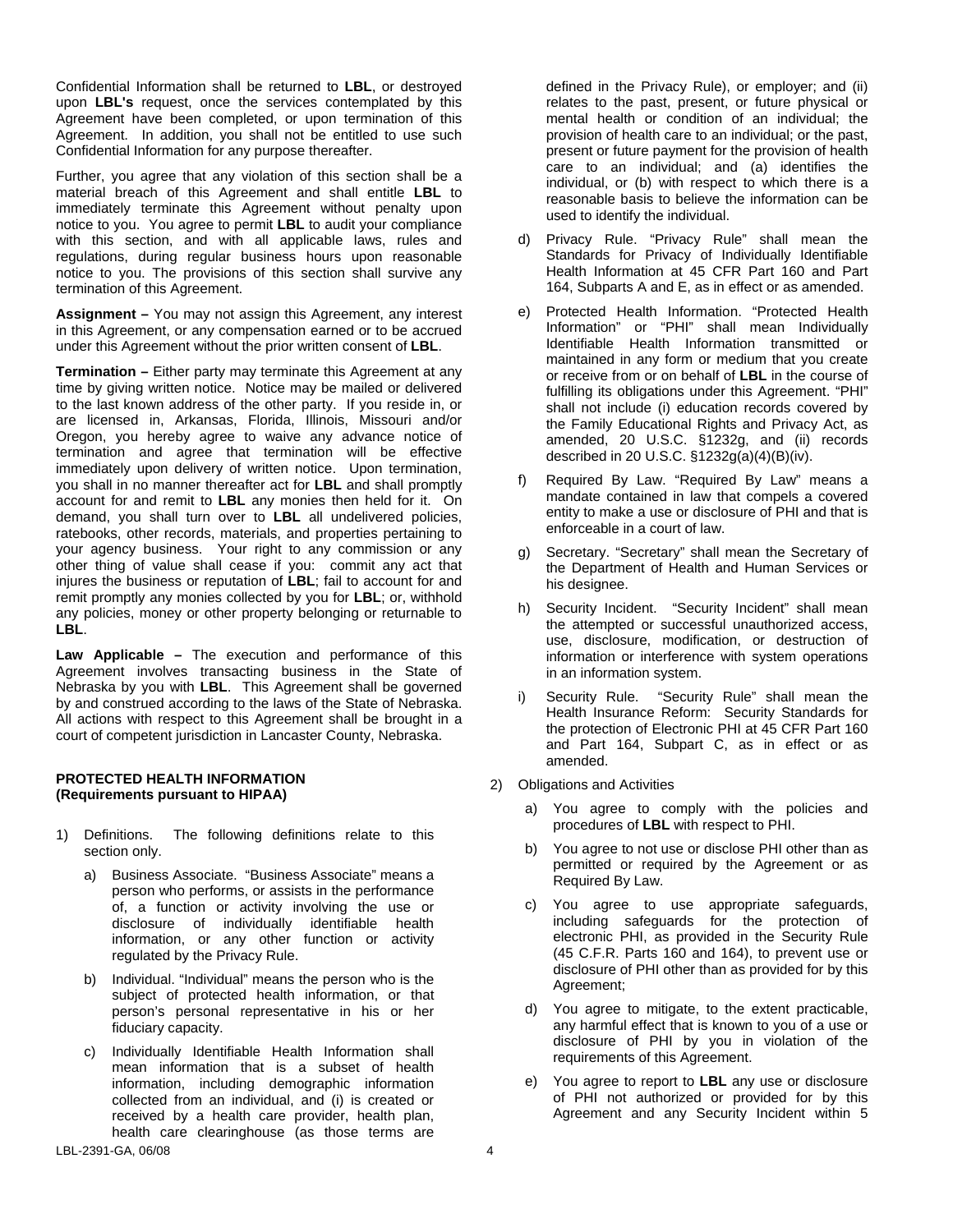business days of becoming aware of the use, disclosure or Security Incident.

- You agree to ensure that any person or entity to whom you provide PHI received from **LBL** or the Individual, or created or received by you on behalf of **LBL**, agrees to the same restrictions and conditions that apply through this Agreement to you with respect to such information.
- g) You agree to make internal practices, books, and records, including policies and procedures and PHI, relating to the use and disclosure of PHI received from, or created or received by you on behalf of, **LBL**, available to **LBL**, or to the Secretary, within ten (10) days of such request, or as designated by the Secretary, for purposes of the Secretary determining **LBL's** compliance with the Privacy Rule.
- h) You shall keep a record of disclosures of PHI and agree to make information regarding disclosures of PHI available to **LBL** within fifteen (15) days of a request by **LBL**. You shall provide, at a minimum, the following information: (i) the date of disclosure; (ii) the name of the entity or person who received the PHI, and the address of such entity or person, if known; (iii) a brief description of the PHI disclosed; (iv) a brief statement regarding the purpose and explanation of the basis of such disclosure and (v) the names of all Individuals whose PHI was disclosed.
- Within fifteen (15) business days of a request by **LBL**, you agree to comply with **LBL's** request to accommodate an Individual's access to his/her PHI. In the event an Individual contacts you directly about access to PHI, you will not provide access to the Individual but shall forward such request to **LBL** within five (5) business days of such contact.
- j) Within fifteen (15) business days of a request by **LBL**, you agree to comply with **LBL's** request to make amendments to PHI. You shall promptly incorporate any such amendments into the PHI. In the event an individual contacts you directly about making amendments to PHI, you will not make any amendments to the individual's PHI but shall forward such request to **LBL** within five (5) business days of such contact.
- k) You agree to notify **LBL** within five (5) business days of your receipt of any request, subpoena, or judicial or administrative order to disclose PHI. To the extent that **LBL** decides to assume responsibility for challenging the validity of such request, subpoena or order, you agree to cooperate fully with **LBL** in such challenge.
- If a customer terminates his or her relationship with you, or the customer's policy is not renewed or is canceled, you shall return to **LBL**, or destroy, all PHI received from **LBL**, or created or received by you from the customer. This provision shall apply to PHI that is in the possession of your employees, subcontractors, agents or associates. You shall retain no copies of the PHI.

use or disclose PHI to perform functions, activities, or services for, or on behalf of, **LBL** as specified in the Agreement provided that such use or disclosure would not violate the Privacy Rule if done by **LBL**.

Except as otherwise limited in this Agreement, you may

Specific Use and Disclosure Provisions

General Use and Disclosure Provisions

- a) Except as otherwise limited in this Agreement, you may use PHI for the proper management and administration of your business or to carry out your legal responsibilities.
- b) Except as otherwise limited in this Agreement, you may disclose PHI for the proper management and administration of your business, provided that disclosures are Required By Law, or you obtain reasonable assurances from the person to whom the information is disclosed that it will remain confidential and used or further disclosed only as Required By Law or for the purpose for which it was disclosed to the person, and the person notifies you of any instances of which it is aware in which the confidentiality of the information has been breached.
- c) You may use PHI to report violations of law to **LBL** and to appropriate Federal and State authorities, where consistent with the Privacy Rule.
- d) Use PHI to provide Data Aggregation services to **LBL** as permitted by 42 CFR 164.504(e)(2)(i)(B).
- 4) Obligations of **LBL**

To the extent that your use or disclosure of PHI may be affected, **LBL** shall notify you of:

- a) Any limitation(s) in LBL's notice of privacy practices;
- b) Any changes in, or revocation of, permission by Individual to use or disclose PHI;
- c) Any restriction to the use or disclosure of PHI that **LBL** has agreed to.
- 5) Termination
	- a) Termination for Cause. Upon **LBL's** knowledge of a material breach or violation of the requirements imposed by the Privacy or Security Rules by you, **LBL** may either:
		- i. Provide an opportunity for you to cure the breach or end the violation and terminate this Agreement if you do not cure the breach or end the violation within the time specified by **LBL**;
		- ii. Immediately terminate this Agreement if you have committed a material breach or violated the Privacy or Security Rules and cure is not possible; or
		- iii. If neither termination nor cure are feasible, **LBL** shall report the violation to the Secretary.
	- b) Effect of Termination.
		- i. Except as provided in paragraph (2) of this section, upon termination of this Agreement, for any reason, you shall return or destroy all PHI received from **LBL**, or created or received

3) Permitted Uses and Disclosures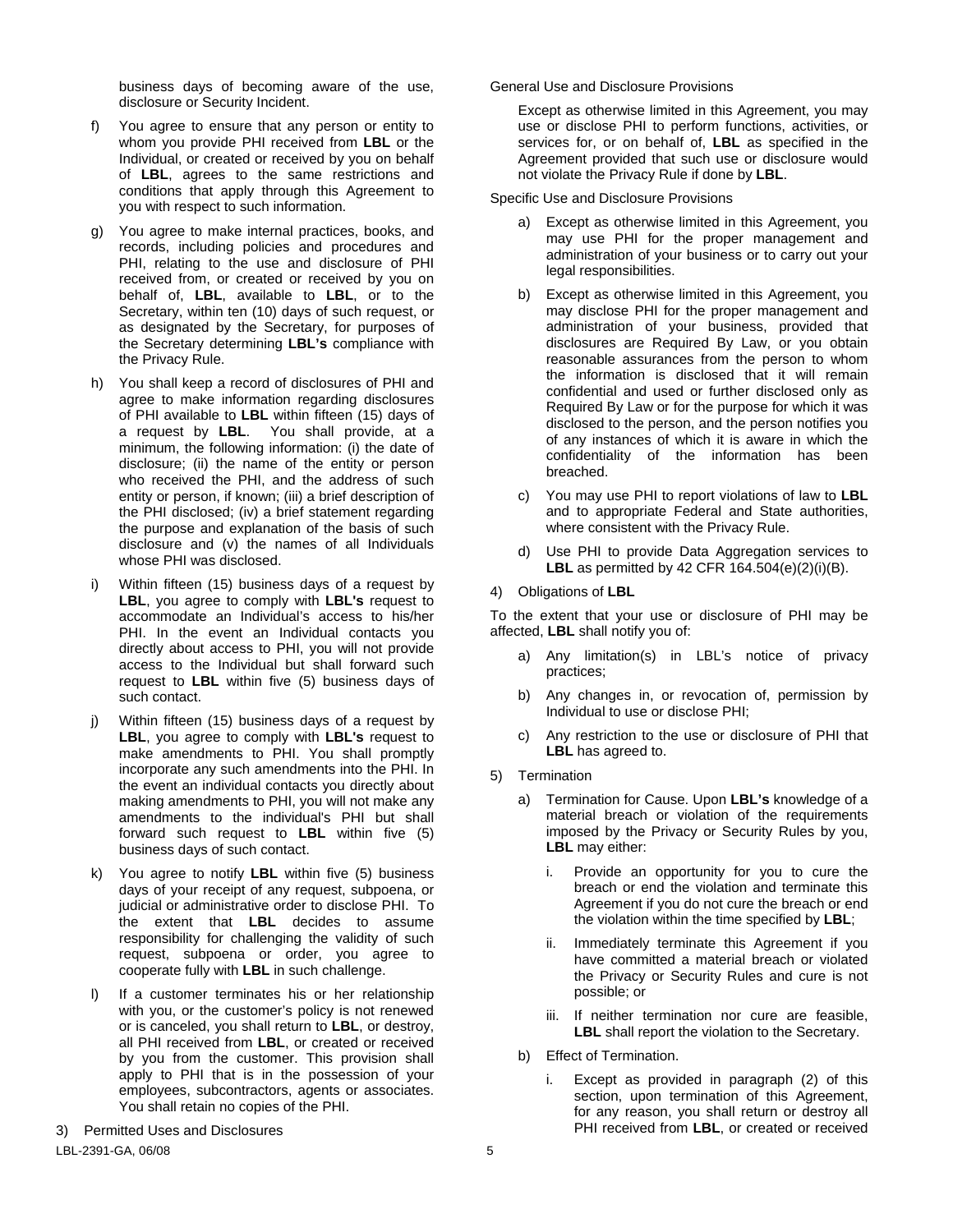by you on behalf of **LBL**. This provision shall apply to PHI that is in the possession of your employees, subcontractors, agents or associates. You shall retain no copies of the PHI.

- ii. In the event that you determine that returning or destroying the PHI is infeasible, you shall provide to **LBL** notification of the conditions that make return or destruction infeasible. Upon written notice by you to **LBL** that return or destruction of PHI is infeasible, you shall extend the protections of this Agreement to such PHI and limit further uses and disclosures of such PHI to those purposes that make the return or destruction infeasible, for so long as you maintain such PHI.
- 6) Indemnification.

 You hereby agree to indemnify and hold **LBL**, its employees, officers and directors harmless from and against any and all liability, payment, loss, cost, expense (including reasonable attorneys' fees and costs), or penalty incurred by **LBL**, its employees, officers or directors in connection with any claim, suit, or action asserted against such entity or person resulting from the failure to fulfill any obligation of this Agreement by you or your employees, agents or subcontractors.

7) Safeguards

Business Associate shall use appropriate safeguards, including safeguards for the protection of electronic PHI, as provided in the Security Standards (45 C.F.R. Parts 160 and 104), to prevent use or disclosure of PHI in breach of this Agreement. Business Associate shall provide **LBL** with information concerning such safeguards upon **LBL**'s request, and shall, upon reasonable request, give **LBL** access for inspection and copying to Business Associate's facilities used for the maintenance or processing of PHI, and to its books, records, practices, policies and procedures concerning the use and disclosure of PHI, for purpose of determining Business Associate's compliance with this Agreement. Business Associate shall supply all assistance reasonably necessary so that the **LBL**'s auditors may complete any such inspection.

8) Injunction

You hereby agree that **LBL** will suffer irreparable damage upon your breach of your obligations under the privacy or security provisions of this Agreement, and that such damages shall be difficult to quantify. You hereby agree that **LBL** may file, and you will not contest, an action for an injunction to enforce such provisions against you, in addition to any other remedy **LBL** may have.

#### 9) Survival

Your respective rights and obligations relating to the requirements of the privacy and security provisions of this Agreement and PHI shall survive the termination of this Agreement.

#### LBL-2391-GA, 06/08 6

10) Interpretation

Any ambiguity in this Agreement shall be resolved to permit LBL to comply with the Privacy Rule, Security Rule or Standards for Electronic Transactions.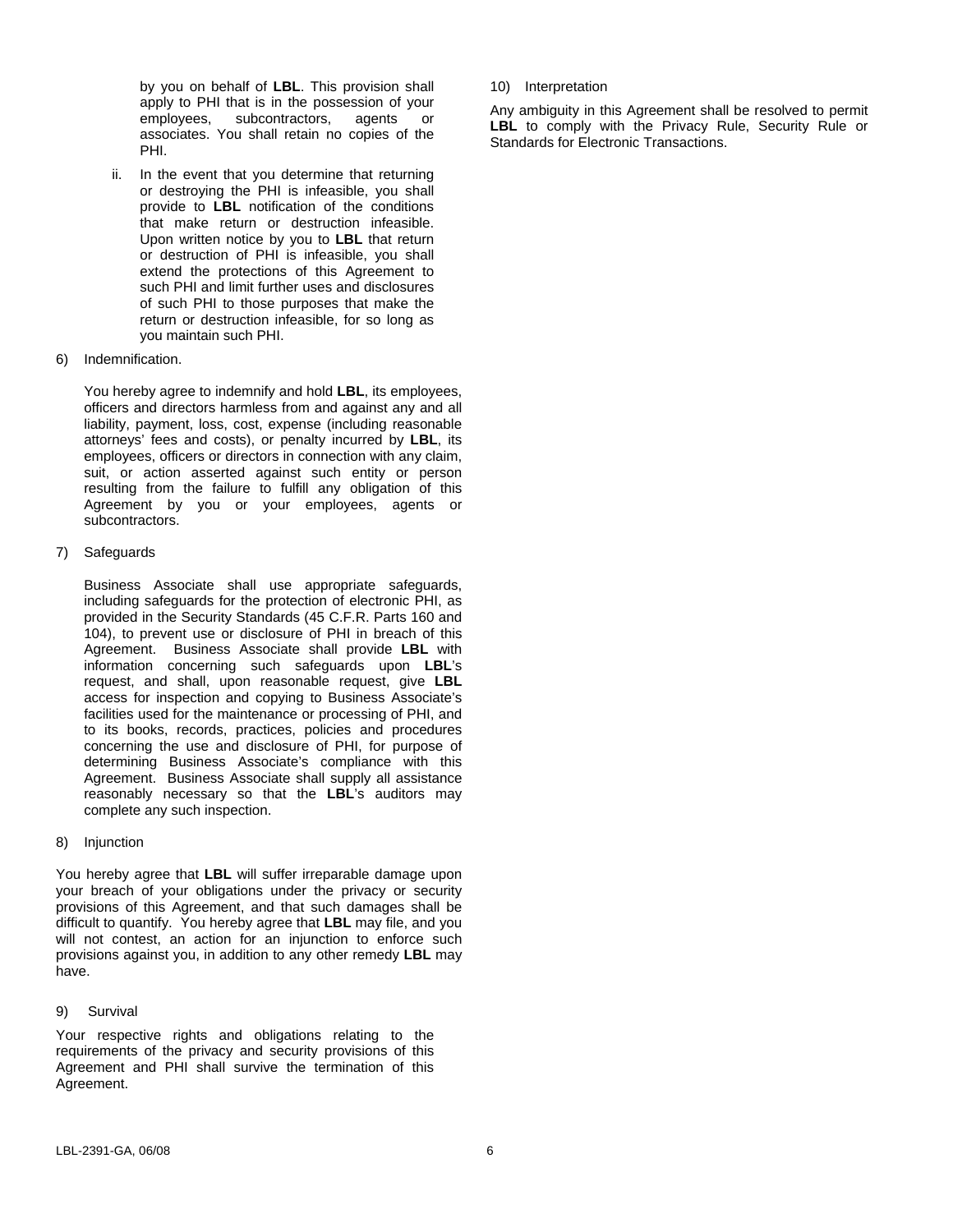# **Lincoln Benefit Life Company, Lincoln, Nebraska COMMISSION RULES**

These Commission Rules are incorporated into and made a part of your agent agreement and appointment effective on the date of the agreement or upon receipt of these Rules, whichever is later. Subject to the terms and conditions of your agreement, you shall be compensated according to the following Commission Rules and the applicable Schedule of Commissions. The Commission Rules and the Schedule of Commissions are subject to change and may be revised from time to time by LBL. By submission of an application or the acceptance of commission, you agree to be bound by the provisions of these Rules.

#### **UNIVERSAL LIFE**

#### **Note: "Target premium" means the amount up to which the maximum first year commission percentage applies.**

- 1) All premiums paid into the policy will be credited to the first year target premium until the full first year target premium has been paid. Any excess first year premium and all renewal premium will be commissioned as stated in the Schedule of Commissions except as noted below.
- 2) New first year target premium commission will be payable if the base amount is increased or if new Benefit riders are added, provided:
	- a) The increase in base amount does not replace a prior decrease
	- b) The addition of a rider does not replace a previously dropped rider
	- c) The increase in base amount is not due to change from death benefit option 2 to option 1; option 3 to option 1; or option 3 to option 2;
	- d) All pro rata minimum required premiums for the time up to the date of the increase have been paid; and
	- e) Premium paid at the time of the increase, or scheduled to be paid within 12 months of the date of the increase, is at least equal to the increase in target premium plus any remaining minimum premium for amounts in force on the date of the increase.
- 3) For all Universal Life products, only permanent substandard extra premiums will increase the target.
- 4) For any new target increase, commissions will be payable upon receipt of new additional premium into the policy. There will be no retroactive increases in commission on premiums previously credited with excess or renewal commissions.
- 5) For all products where the Full Surrender Charge Adjustment Rider has been selected, commissions will be paid according to the following:
	- a) Commissions, target and excess will be levelized and paid over the first 5 years of the policy, so long as the policy remains inforce. Commissions for year 1 will be divided by 5 and paid out over the first 5 years; commissions for year 2 will be divided by 4 and paid out over the remaining 4 years; commissions for year 3 will be divided by 3 and paid out over the remaining 3 years; commissions for year 4 will be divided by 2 and paid out over the remaining 2 years and commissions for year 5 will not be divided and will be paid out normally.
	- b) A 100% commission chargeback will apply upon lapse or surrender in the first 6 months; 50% commission chargeback will apply in months 7-12.
	- c) Commissions on new premiums associated with increases in face amount during the first 5 years will be levelized and paid in the same manner as described in (5) a) above.
	- d) In the event of an elective decrease in face amount during the first 5 years, the target premium will be recalculated as if the reduced face amount applied at issue. Commissions payable over the remainder of the 5 year period will be reduced by the amount actual commissions paid prior to the decrease exceed what would have been paid if the lower face amount applied at issue. If the amount of the reduction exceeds the remaining levelized commission payments, no further commission relating to the original first year premiums will be payable.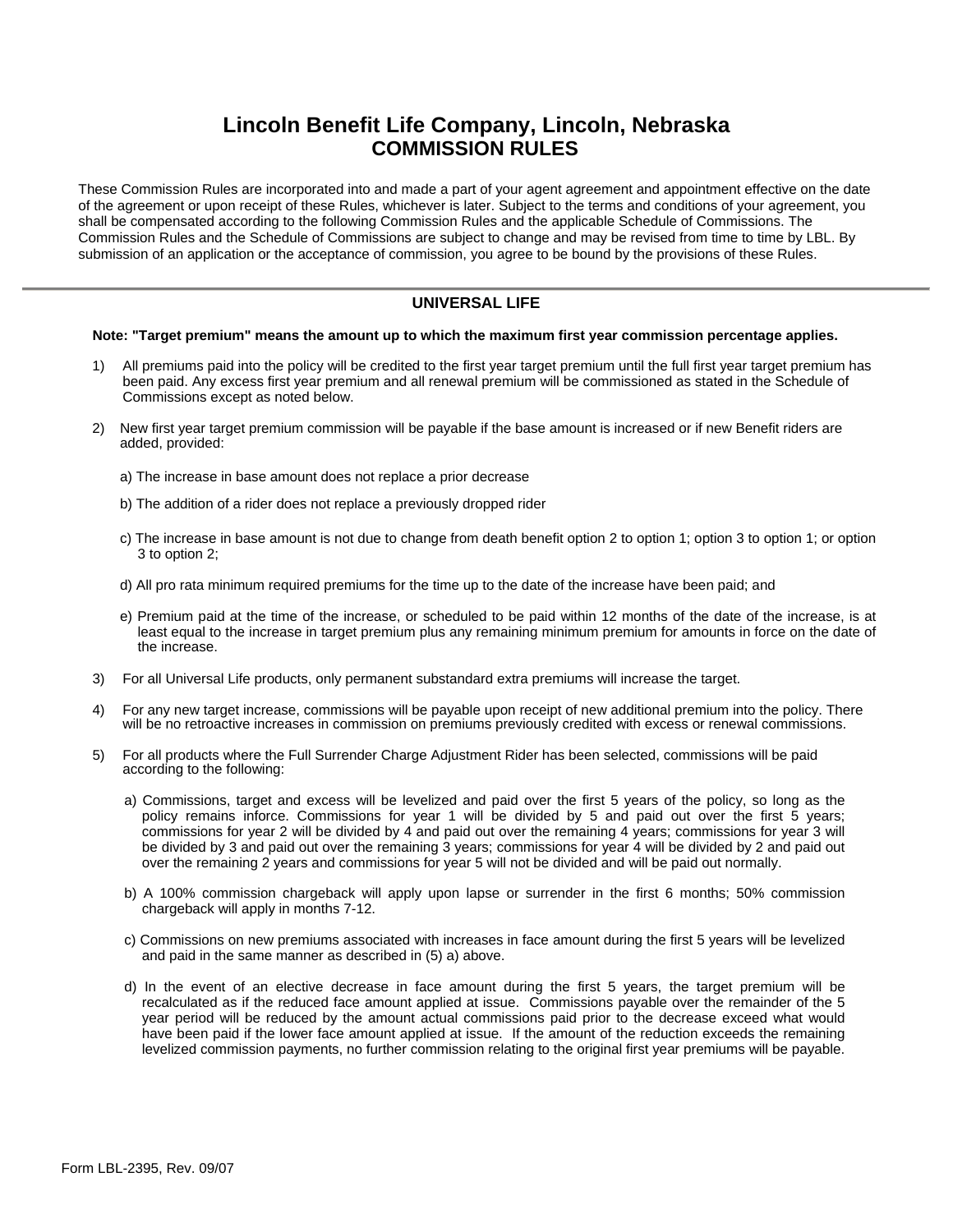#### **TERM PLANS**

- 1) Prepaid renewal premiums will not be commissioned until they are applied to the contract.
- 2) Commissions will be paid on Waiver of Premium, Guaranteed Exchange Option, Accidental Death Benefit, Spouse and Child Riders at the same rate as provided for the policy to which the riders are attached.
- 3) Additional Insured Riders ("AIR's") with a face amount below \$500,000, added to a TrueTerm policy with a face amount above \$500,000.00, will be commissioned at the TrueTerm below \$500,000 rate.
- 4) If additional premium is charged because the risk is substandard and permanent, commissions will be paid on the additional premium at the same rate. If the classification is temporary, no first year commission will be paid on the additional premium. Renewal commission will be paid at the same rate as provided for the policy.
- 5) No commission will be payable on premiums which are paid by applying a premium exchange/conversion allowance. If the Term is exchanged for any term rider, no first year commissions will be paid.

#### **ANNUITY COMMISSION RULES**

The amount of commissions shown in the Schedule of Commissions for annuity contracts is applicable to contracts where the aggregate account value of all contracts with the same owner is \$1,000,000 or less.

If the "owner" referenced in these rules is not a person, the rules then apply to the "annuitant".

- 1) Chargebacks
	- a) LBL will chargeback commissions under the rules set forth in the Agent Schedule of Commissions attached to your contract.
	- b) With respect to chargebacks described in the Agent Schedule of Commissions on surrenders, a proportionate chargeback would also be made on partial withdrawals.
	- c) In addition, any deferred annuity contract that is annuitized within the first contract year will receive a commission chargeback equivalent to the difference in commission between that product and the SPIA currently being sold (excluding the Allstate® Treasury-Linked Annuity and Allstate® Treasury-Linked Annuity II).
	- d) The chargeback rules contained in the Agent Schedule of Commissions also apply to any commission paid at the beginning of each new term as indicated within the Schedule.
- 2) Commission Limits

Regular commissions will not be payable on any premium paid into one or more deferred annuities, either at issue or over their lifetime, which exceed the limits of \$1,000,000.

3) Modified Compensation

If premiums in excess of the commission limits described above are paid at issue or over their lifetime, for ages 76 and above, commissions will be payable on a modified basis. The "age" applies to the oldest owner's age unless the owner is not a person, in which case the oldest annuitant's age will be used. Commission in excess of the commission limits will be spread out over a seven-year period on all plans on the premium in excess of the limits. The annual commission received on this basis will be one-sixth of the usual commission. These payments will stop upon the seventh annual payment for all annuities or the termination of the contract, if sooner. Chargebacks due to exercise of the confinement waiver benefit will be limited to those occurring within 60 days of the issue date.

For Saver's Index® Annuity I, the commission paid will be reduced and paid according to the schedules found in the Additional Notes following the Schedule of Commissions. Please refer to the Schedule of Commissions for specific details.

Additional policies and supplements, which may be developed by LBL from time to time, may be added to the Commission Rules and Schedule of Commissions by addendum and shall be subject to the same conditions as set forth herein.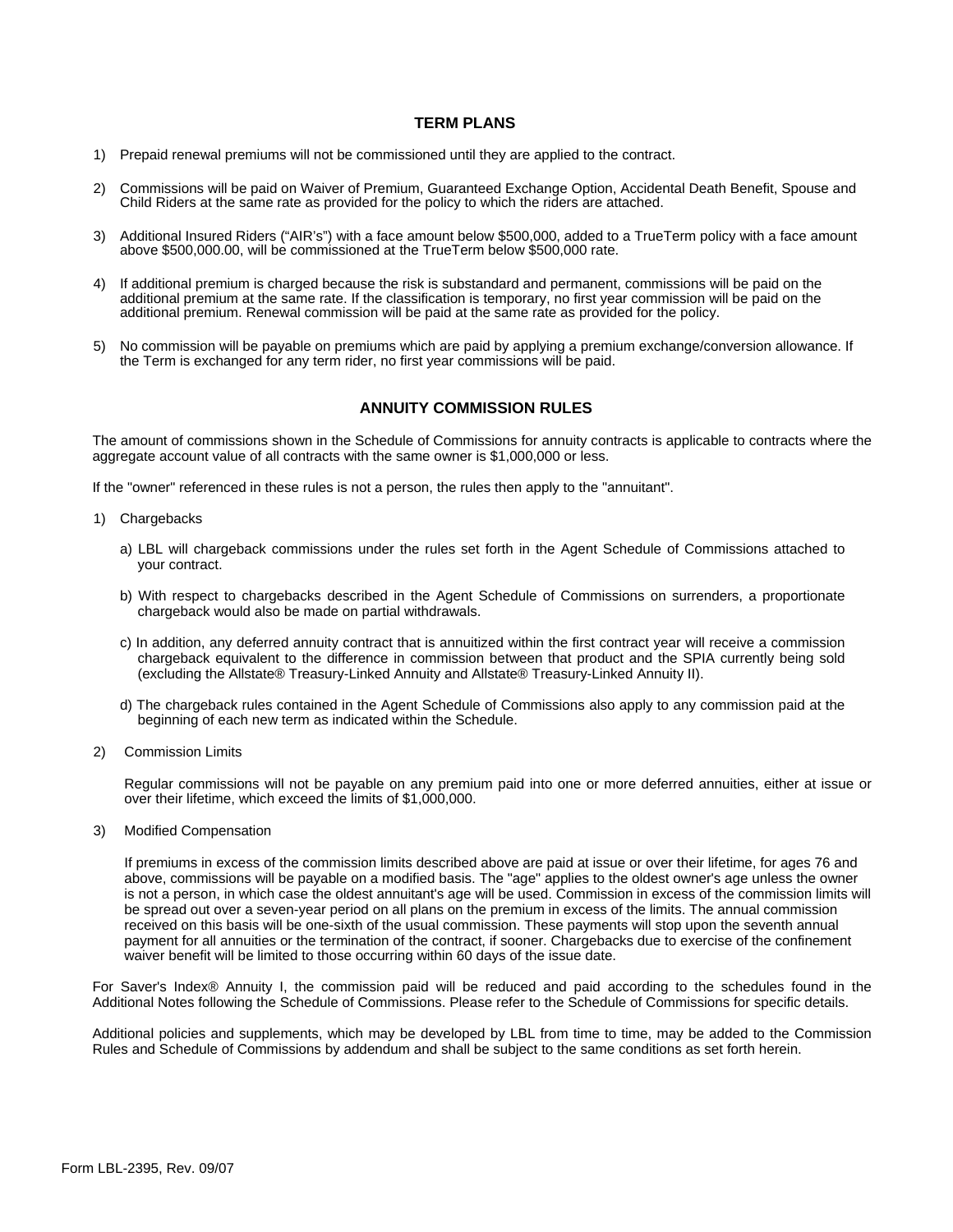#### **REPLACEMENT RULES**

These Replacement Rules address (1) whether any surrender/withdrawal charge may be assessed to the policyholder; and (2) whether any commissions may be paid on the new policy. In any situation where a surrender/withdrawal charge is assessed to perform the replacement, a disclosure statement must be signed by the policyholder acknowledging their understanding and agreement. This signed disclosure statement must be received by the Home Office prior to execution of the internal replacement. These Replacement Rules may be changed from time to time. Circumstances which may cause them to be changed include, but are not limited to, the following: (a) changes which may benefit the policyholder (as determined by LBL); (b) introduction of new products; and (c) changes in the then-current interest rate environment. Such changes will not discriminate between individuals or classes of policyholders. Please note that if it is necessary for any surrender/withdrawal charge to be assessed, (1) no new commissions will be paid, and (2) a disclosure statement must be signed by the policyholder.

#### **Annuities**

#### 1) General Rule

These rules apply where a deferred fixed annuity is exchanged for another deferred fixed annuity. Except for states where it is not approved, the withdrawal charge on the original contract may be reduced by the amount of commission that would have been payable on the new contract, but will never be less than zero. If the withdrawal charge exceeds the commission otherwise payable, the contract owner will be obligated to pay any such excess amount. Commissions on the new contract will be reduced by the amount of any waived withdrawal charge. This general rule has the following exceptions:

a) Replacements from annuities involving a first year interest rate bonus. Where the contract owner has received a first year interest rate bonus, an additional amount will be added to the withdrawal charge in applying the General Rule calculation described above. The additional amount equals a percentage of the bonus interest rate, where the percentage depends on the number of completed contract years, as follows:

| <b>Completed Contract Years</b> | <b>Percent Of Bonus</b> |
|---------------------------------|-------------------------|
|                                 | 100                     |
|                                 | 80                      |
| 2                               | 60                      |
| 3                               | 40                      |
|                                 | 20                      |
|                                 |                         |

For example, if the plan had a 1% bonus and the contract was still in its first year, the entire 1% would be added to the withdrawal charge. If the plan had completed its second year, 0.6% (60% x 1%) would be added to the withdrawal charge. Saver's Choice<br>Plus, SureHorizon<sup>sM</sup> II and SureHorizon<sup>sM</sup> Choice will use the Return of Principal Guarantee bonu even if the contract does not have the Return of Principal Rider. Any such increase in withdrawal charge is only for purposes of determining the amount of withdrawal charge to be waived, and that in all cases any charge actually incurred by the contract holder will be not greater than the withdrawal charge stated in the contract.

- b) In any replacement involving Home Office Conservation Services, a 1% commission reduction will be assessed.
- c) Commissions will be paid at 50% of the amount that would have been payable on the new product for any SureHorizon<sup>SM</sup> II, SureHorizon<sup>SM</sup> Choice, Saver's Index® Annuity III and Tactician Plus contract written back into the same type of contract, providing the replacement is in the best interest of the customer. This applies to any full surrender internal exchange whether inside or outside the withdrawal charge period or within the free withdrawal window.

Examples include, but not limited to:

- The proceeds of a Tactician Plus (any guarantee period) to a new Tactician Plus (any guarantee period)
- The proceeds of a Tactician Plus premium payment in its window (any guarantee period) to a new Tactician Plus (any guarantee period)
- The proceeds of a Saver's Index® Annuity III to a new Saver's Index® Annuity III
- The proceeds of a SureHorizon<sup>SM</sup> to a new SureHorizon<sup>SM</sup> II
- The proceeds of a SureHorizon<sup>SM</sup> II to a new Sure Horizon<sup>SM</sup> II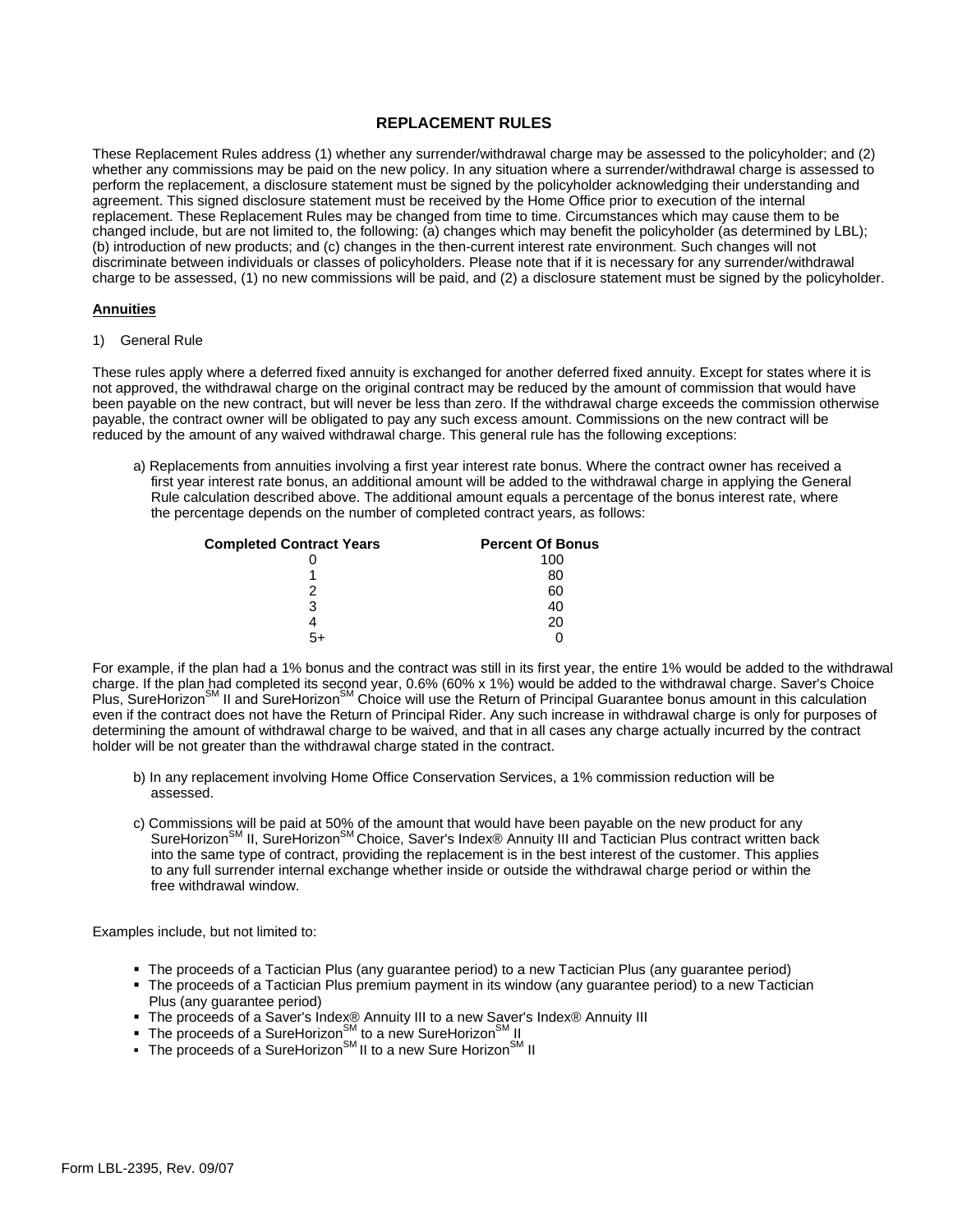For Tactician Plus only, a partial withdrawal taking the entire amount available from the respective guarantee period while in the window will be deemed a full surrender for purposes of this section.

- d) Except as noted in Section 1c) above, commission will not be paid for any contract replaced by the same type of contract. This applies to any full or partial internal exchange whether inside or outside the withdrawal charge period, within the free withdrawal window or utilizing the free withdrawal amount. Examples include but are not limited to:
	- The proceeds of an Allstate® Treasury-Linked Annuity to a new Allstate® Treasury-Linked Annuity
	- The proceeds of an Allstate® Treasury-Linked Annuity II to a new Allstate® Treasury-Linked Annuity II
	- 10% free amount from the Tactician Plus (any guarantee period) to a new Tactician Plus (any guarantee period)
	- The proceeds of a Saver's Index® Annuity I to a new Saver's Index® Annuity I outside the window period at the end of each 7-year term
	- The proceeds of a Saver's Index® Annuity Plus to a new Saver's Index® Annuity Plus
- e) Commissions will be paid at 100% of the amount that would have been payable on the new product for the proceeds of any Saver's Index Annuity I contract written to a new Saver's Index® Annuity I contract during the window period at the end of each 7-year term.
- f) No commission will be paid on any internal exchange/transfer from an existing contract to a SPIA

#### **Life Products**

1) Universal Life to Universal Life (or Variable Universal Life)

So long as the surrender charge on the old policy is less than or equal to the sum of the surrender charge and the commissionable premium on the new policy, no surrender charge will be assessed to the policyholder. Any excess of the surrender charge on the old policy over the sum of the new surrender charge and the new commissionable premium will be charged to the policyholder after all agent compensation has been applied toward that excess surrender charge.

Commissions, if any, will only be paid on new premiums paid into the new policy. Commissions at the first year rate will be paid based on any increase in target premium for the new policy over the original target premium. If the new target premium is less than or equal to the original target premium, no "first year" compensation applies. In addition, if the first year surrender charge on the new plan is less than the surrender charge waived on the old plan, the difference will be deducted from the increase in target premium in determining the amount of any first year compensation. This general rule has the following exceptions:

a) Replacements from Estate Executor. These replacements are unique due to the front-end load. Surrender charges will be assessed on the full front-end charge. First year commissions will only be paid on any increase in target premium on the new plan over the old plan.

#### 2) Term to Term Replacements

The following commission rules will apply to the replacement of an existing LBL term policy with a new term policy:

- a) If the existing term plan is over five years old, full normal commission will apply to the new policy.
- b) If the existing term plan is less than five years old and the new policy has a higher annual premium than the old policy, commission will only be paid on the excess of the new annual premium over the first year collected premium for the old policy.
- c) If the existing policy is less than five years old and the new policy has an annual premium less than or equal to the former annual premium, no commission will be paid on the new policy.
- 3) Term Conversions

If a Term plan is exchanged for a universal life or whole life policy within the first ten years, full first year commissions will be paid on the premium actually paid by the policy owner up to the target premium reduced by the conversion allowance, if any. If the exchange occurs more than ten years after issue, all premiums for the new policy will be commissioned at the renewal rate.

4) Universal Life to Term

These situations will be treated as surrenders.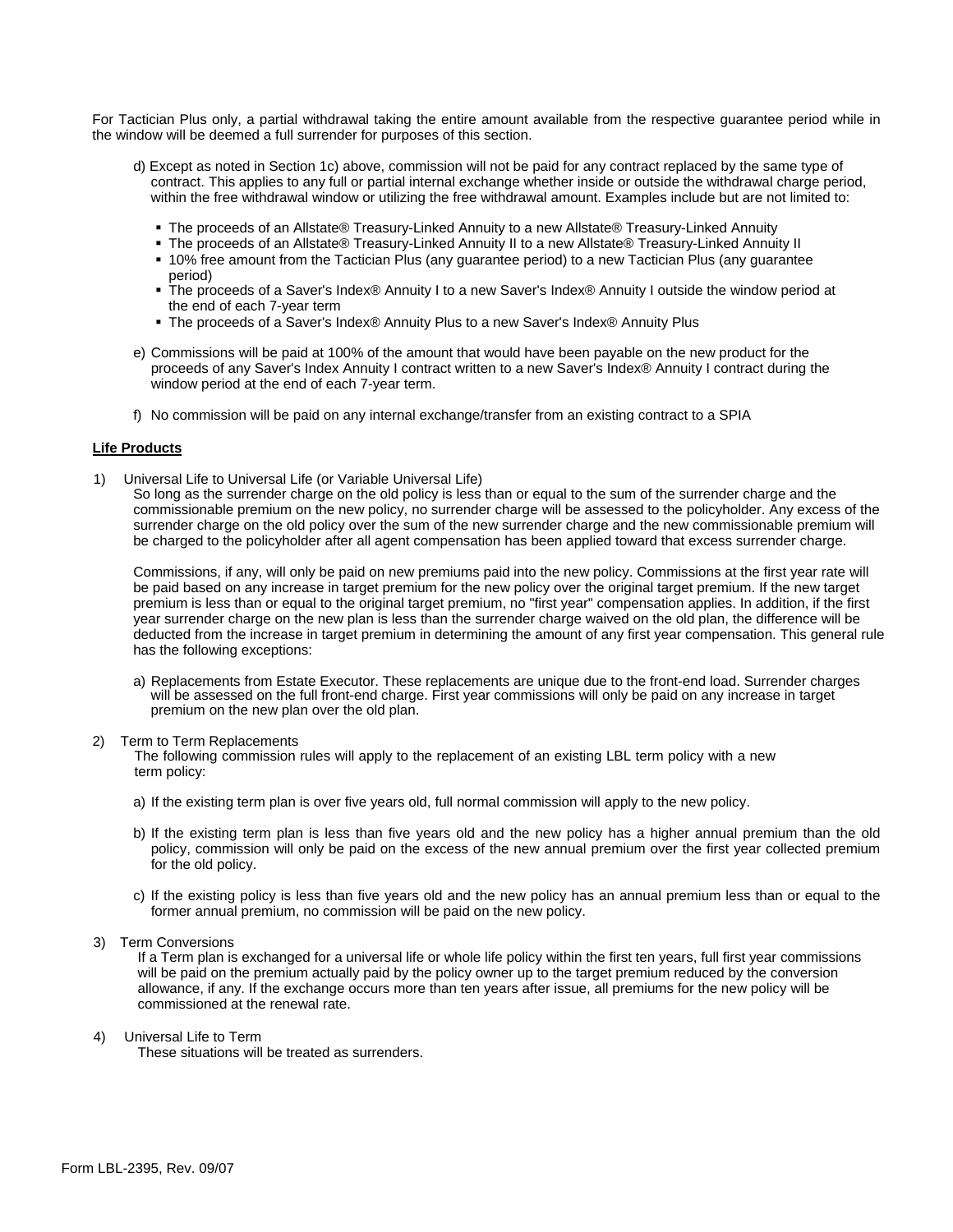# **GENERAL AGENT SCHEDULE OF COMMISSIONS**

Subject to the terms and conditions of your agreement, you shall be compensated according to the following schedule of the policy forms shown. The payment of commissions is subject to the rules and practices of LBL. The commissions provided in the schedule shall be reduced by the amount of commissions payable to subagents assigned to you. By submission of an application or the acceptance of commission, you agree to be bound by the provisions of this schedule. Commissions are also subject to the Commission Rules that are part of your agreement with LBL

Please contact the Home Office prior to solicitation to determine if these products are approved in the state where the application will be taken.

| <b>Life Policies</b> |               |               |                            |                            |             | <b>Premium Payments</b> |                  |
|----------------------|---------------|---------------|----------------------------|----------------------------|-------------|-------------------------|------------------|
|                      |               | Group         | <b>Commission 1st Year</b> | <b>Commission 1st Year</b> | $2 - 10$    | 11th- $20th$            | Accum. Value     |
| <b>Policy Name</b>   | Policy#       | Certificate # | Min. Target Premium %      | Excess %                   | Yr. %       | Yr. %                   | Trail Yr. 2-10 % |
| Ultra Index          | UL-0710       | GUL-0710      | 75                         | 2.5                        | 2           | 0                       | n/a              |
| <b>Ultra Plus</b>    | UL-0700       | GUL-0700      | 75                         | 2.5                        | 2           | 0                       | n/a              |
| Legacy Choice        | UL-0420       | GUL-0420      | $\overline{70}$            | .5                         | 2           | 0                       | n/a              |
| Legacy Secure SL     | UL-0520       | GUL-0520      | 75                         | 2.5                        | 2           | 0                       | n/a              |
| Legacy Secure        | UL-0400       | GUL-0400      | 75                         | 2.5                        | 2           | 0                       | n/a              |
| Echelon I UL (b)     | UL-0440       | GUL-0440      |                            |                            |             |                         |                  |
| Issue Age            |               |               |                            |                            |             |                         |                  |
| $0 - 65$             |               |               | 5                          | n/a                        | 5           | n/a                     | .15              |
| 66-70                |               |               | 4.7                        | n/a                        | 4.7         | n/a                     | .15              |
| $71+$                |               |               | 4.4                        | n/a                        | 4.4         | n/a                     | .15              |
| Echelon II UL (b)    | UL-0430       | GUL-0430      | 3                          | n/a                        | 3           | n/a                     | .15              |
| Whole Life II        | <b>P-0720</b> |               | $\overline{70}$            | n/a                        | 1.5         | 0                       | n/a              |
| TrueTerm*            | LP-0600       |               |                            |                            |             |                         |                  |
| 10 Year Below 500K   |               |               | 85                         | n/a                        | 0           | 0                       | n/a              |
| 15 Year Below 500K   |               |               | 95                         | n/a                        | 0           | $\mathbf 0$             | n/a              |
| 20 & 30 Year Below   |               |               | 100                        | n/a                        | $\mathbf 0$ | $\mathbf 0$             | n/a              |
| 500K                 |               |               |                            |                            |             |                         |                  |
| 10 Year 500K and     |               |               | 75                         | n/a                        | 0           | 0                       | n/a              |
| Above                |               |               |                            |                            |             |                         |                  |
| 15 Year 500K and     |               |               | 85                         | n/a                        | 0           | 0                       | n/a              |
| Above                |               |               |                            |                            |             |                         |                  |
| 20 & 30 year 500K    |               |               | 90                         | n/a                        | 0           | 0                       | n/a              |
| and Above            |               |               |                            |                            |             |                         |                  |

\* The policy fee for **TrueTerm** is NOT commissionable.

#### **Additional Notes**

- (a) For the Legacy Premier SL (excluding policies where the Full Surrender Charge Adjustment Rider has been selected), premiums paid during the first 36 months will be credited to the first year target premium, until the full first year target premium has been paid.
	- i) If the sum of premiums paid exceeds the full target premium during the first 12 months, excess premium and all renewal premium will be commissioned as stated above.
	- ii) If the sum of premiums paid exceeds the full target premium during months 13-36, additional renewal premium will be commissioned as stated above.
	- iii) Renewal premium beyond month 36 will be commissioned as stated above.
	- iv) Legacy Premier SL policies with Full Surrender Charge Adjustment Rider will be commissioned as stated in the Commission Rules.
- (b) For the Echelon I UL and Echelon II UL, all premium received during the first 10 policy years receives commissions at the same rate as indicated. The Accumulated Value Trail commission will be paid quarterly at a rate of .0375 of the policy value, net of outstanding loans, for all contracts at least 15 months old in policy years 2 through 10.

#### **LIFE CHARGEBACK RULES**

**The entire commission will be charged back if the owner free looks the policy or the policy is treated as being free looked at any time. In addition:** 

#### **Echelon I & II UL --**

- 100% chargeback if the policy is surrendered or lapses in the first 12 months.
- 50% chargeback if the policy is surrendered or lapses in months 13-24.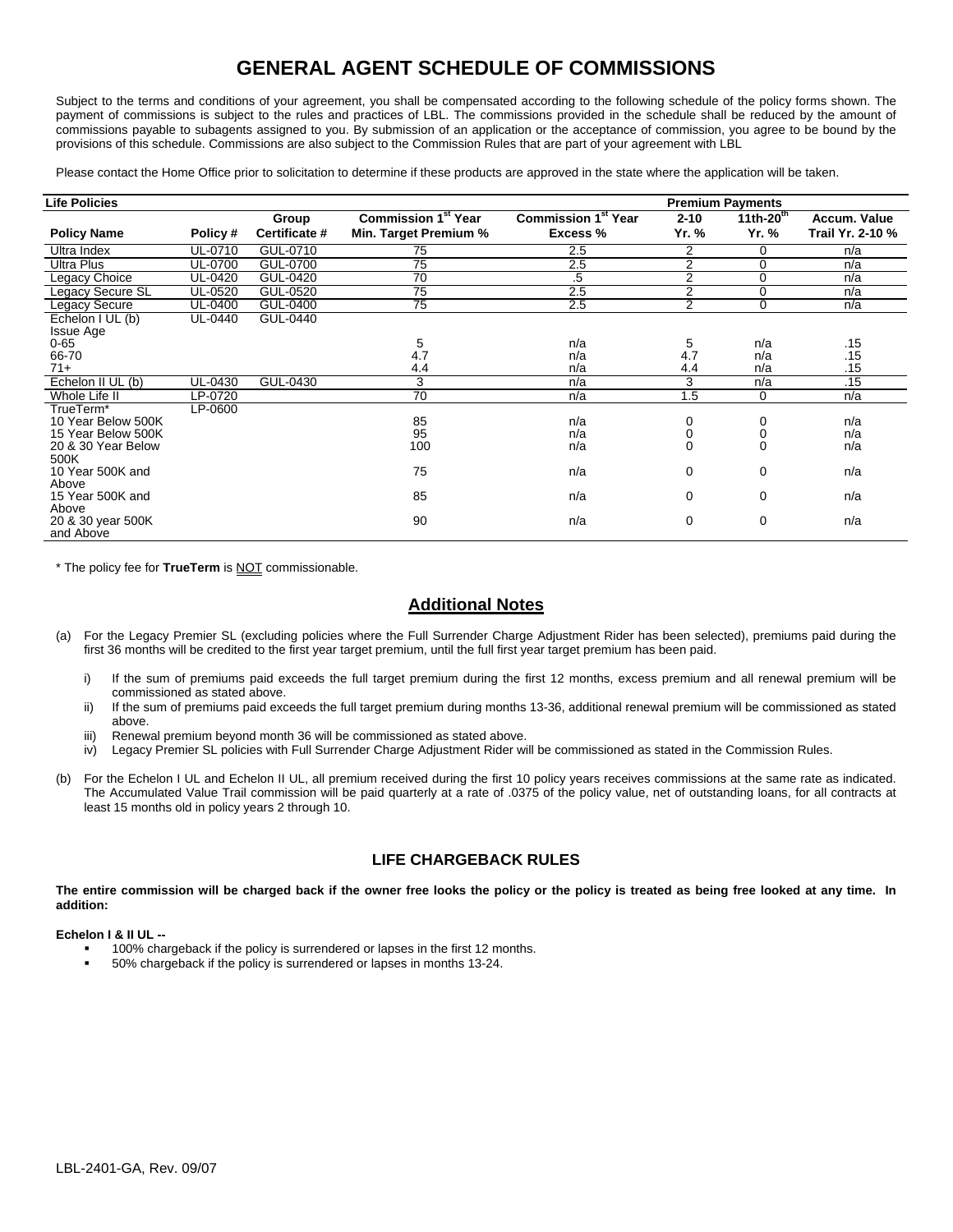| <b>Annuity Contracts</b>                                           |                       |                           |                        |                                  |                                   |                |                                      |                                           | <b>Premium Payments</b> |                 |          |                                       |                 |                    |        |
|--------------------------------------------------------------------|-----------------------|---------------------------|------------------------|----------------------------------|-----------------------------------|----------------|--------------------------------------|-------------------------------------------|-------------------------|-----------------|----------|---------------------------------------|-----------------|--------------------|--------|
|                                                                    |                       | <b>Contract#</b>          | Group<br>Certificate # |                                  |                                   |                |                                      |                                           |                         |                 |          |                                       |                 |                    |        |
| <b>Contract Name</b><br>Saver's Index <sup>®</sup> Annuity I (a)** |                       | AP-9412                   | GAP-9412               |                                  |                                   |                |                                      | Commission 1 <sup>st</sup> Year Premium % |                         |                 |          |                                       |                 |                    |        |
| Owner's Attained Age***                                            |                       |                           |                        |                                  |                                   |                |                                      |                                           |                         |                 |          |                                       |                 |                    |        |
| $0 - 75$                                                           |                       |                           |                        |                                  |                                   |                |                                      |                                           |                         | 5               |          |                                       |                 |                    |        |
| 76-90                                                              |                       |                           |                        |                                  |                                   |                |                                      |                                           |                         | 3.5             |          |                                       |                 |                    |        |
| Initiator***<br>The SPIA $(q)$                                     |                       | AP-9632<br>AP-8715        |                        |                                  |                                   |                |                                      |                                           |                         | -1<br>3         |          |                                       |                 |                    |        |
| GenerationLinc SPIA (e)                                            |                       | AP-8715                   |                        |                                  |                                   |                |                                      |                                           |                         |                 |          |                                       |                 |                    |        |
| Annuitant's Age***                                                 |                       |                           |                        |                                  |                                   |                |                                      |                                           |                         |                 |          |                                       |                 |                    |        |
| 60-79<br>80-85                                                     |                       |                           |                        |                                  |                                   |                |                                      |                                           |                         | 10<br>8.75      |          |                                       |                 |                    |        |
|                                                                    |                       |                           |                        |                                  |                                   |                |                                      |                                           |                         |                 |          |                                       |                 |                    |        |
| <b>Contract Name</b>                                               |                       | Contract#                 | Group<br>Certificate # |                                  |                                   |                |                                      |                                           |                         |                 |          | <b>Commission - Guarantee Period</b>  |                 |                    |        |
| Tactician Plus (f)**                                               |                       | AP-9880                   | GAP-9880               |                                  |                                   |                | (Year)                               |                                           | $\overline{5}$          |                 | 6        | $\mathbf{Z}$                          | $\underline{8}$ | 9                  | 10     |
| Owner's Attained Age***                                            |                       |                           |                        |                                  |                                   |                |                                      |                                           |                         |                 |          |                                       |                 |                    |        |
| $0 - 75$                                                           |                       |                           |                        |                                  |                                   |                |                                      |                                           | 4                       |                 | 2        | 4                                     | 4               | 2                  | 4      |
| 76-85                                                              |                       |                           |                        |                                  |                                   |                |                                      |                                           | 3<br>$\overline{2}$     |                 | 1.5<br>1 | 3<br>$\overline{2}$                   | 3<br>2          | 1.5<br>1           | 3<br>2 |
| 86-90                                                              |                       |                           |                        |                                  |                                   |                |                                      |                                           |                         |                 |          |                                       |                 |                    |        |
|                                                                    |                       |                           |                        |                                  |                                   |                |                                      |                                           |                         |                 |          | <b>Enhanced Lifetime Income Rider</b> |                 |                    |        |
| <b>Contract Name</b>                                               |                       | Contract#                 | Group<br>Certificate # |                                  |                                   |                | <b>Commission 1st Year Premium %</b> |                                           |                         |                 |          | <b>Accumulated Trail</b>              | Years 11+       |                    |        |
| Allstate® Treasury-Linked Annuity (d)**                            |                       | AP-0200                   | GAP-0200               |                                  |                                   |                |                                      |                                           |                         |                 |          |                                       |                 |                    |        |
| Owner's Attained Age***                                            |                       |                           |                        |                                  |                                   |                |                                      |                                           |                         |                 |          |                                       |                 |                    |        |
| $0 - 80$                                                           |                       |                           |                        |                                  |                                   |                | 3                                    |                                           |                         |                 |          |                                       | n/a             |                    |        |
| 81-85<br>86-90                                                     |                       |                           |                        |                                  |                                   |                | 2.4<br>1.5                           |                                           |                         |                 |          |                                       | n/a<br>n/a      |                    |        |
| Allstate® Treasury-Linked Annuity II (d)(h)**                      |                       | AP-0200                   | GAP-0200               |                                  |                                   |                |                                      |                                           |                         |                 |          |                                       |                 |                    |        |
| Owner's Attained Age***                                            |                       |                           |                        |                                  |                                   |                |                                      |                                           |                         |                 |          |                                       |                 |                    |        |
| $0 - 80$<br>81-85                                                  |                       |                           |                        |                                  |                                   |                | 5.5<br>4.4                           |                                           |                         |                 |          |                                       | .25<br>.25      |                    |        |
| 86-90                                                              |                       |                           |                        |                                  |                                   |                | 2.75                                 |                                           |                         |                 |          |                                       | .25             |                    |        |
|                                                                    |                       | Group                     |                        |                                  |                                   |                |                                      |                                           |                         |                 |          | Annuitization                         |                 | <b>Accumulated</b> |        |
| <b>Contract Name</b>                                               | Contract #<br>AP-9750 | Certificate #<br>GAP-9750 |                        |                                  | <b>Commission - Contract Year</b> |                |                                      |                                           |                         |                 |          | Trail                                 |                 | <b>Value Trail</b> |        |
| Saver's Index®<br>Annuity III(b)(c)**                              |                       |                           | $\mathbf{1}$           | $\overline{2}$<br>$\overline{3}$ | $\overline{4}$                    | $\overline{5}$ | 6                                    | Z                                         | $\pmb{8}$               | $\underline{9}$ | 10       |                                       |                 |                    |        |
| Owner's Attained Age***                                            |                       |                           |                        |                                  |                                   |                |                                      |                                           |                         |                 |          |                                       |                 |                    |        |
| Option A 0-75                                                      |                       |                           | 8                      | 7.2<br>6.4                       | 5.6                               | 4.8            | 4                                    | 3.2                                       | 2.4                     | 1.6             | .8       | .25                                   |                 | n/a                |        |
| 76-90                                                              |                       |                           | 5.5                    | 4.95<br>4.4                      | 3.85                              | 3.3            | 2.75                                 | 2.2                                       | 1.65                    | 1.1             | .55      | .25                                   |                 | n/a                |        |
| Option B 0-75                                                      |                       |                           | 5                      | 4.2<br>3.4                       | 2.6                               | 1.8            | $\mathbf{1}$                         | .2                                        | 0                       | 0               | 0        | .25                                   |                 | .60                |        |
| 76-90                                                              |                       |                           | 3.4                    | 2.3<br>2.85                      | 1.75                              | 1.2            | .65                                  | .1                                        | 0                       | 0               | 0        | .25                                   |                 | .60                |        |
| SureHorizon <sup>SM</sup> II(b)(c)**<br>Owner's Attained Age***    | AP-0500               | GAP-0500                  | 1                      | $\overline{2}$                   | 3                                 |                | $\overline{4}$                       | $\overline{5}$                            | $6 \overline{6}$        |                 | $7+$     |                                       |                 |                    |        |
| Option A 0-75                                                      |                       |                           | 4.75                   | 4                                | 3.15                              |                | 2.35                                 | 1.55                                      | .75                     |                 | 0        | .25                                   |                 | n/a                |        |
| 76-85                                                              |                       |                           | 3.563                  | 3                                | 2.363                             |                | 1.763                                | 1.163                                     | .563                    |                 | 0        | .25                                   |                 | n/a                |        |
| 86-90                                                              |                       |                           | 2.375                  | $\overline{2}$                   | 1.575                             |                | 1.175                                | .775                                      | .375                    |                 | 0        | .25                                   |                 | n/a                |        |
| Option B 0-75                                                      |                       |                           | 2.25<br>1.688          | 1.25<br>.938                     | .15<br>.113                       |                | 0<br>0                               | 0<br>0                                    | 0<br>0                  |                 | 0        | .25                                   |                 | .50                |        |
| 76-85                                                              |                       |                           | 1.125                  | .625                             | .075                              |                | 0                                    | 0                                         | 0                       |                 | 0        | .25                                   |                 | .50                |        |
| 86-90                                                              |                       |                           |                        |                                  |                                   |                |                                      |                                           |                         |                 | 0        | .25                                   |                 | .50                |        |
| SureHorizon <sup>SM</sup> Choice(b)(c)<br>Owner's Attained Age***  | AP-0510               | GAP-0510                  |                        |                                  |                                   |                |                                      |                                           |                         |                 |          |                                       |                 |                    |        |
| Option A 0-75                                                      |                       |                           | 3                      |                                  |                                   |                |                                      |                                           |                         |                 |          | .25                                   |                 | n/a                |        |
| 76-85                                                              |                       |                           | 2.25                   |                                  |                                   |                |                                      |                                           |                         |                 |          | .25                                   |                 | n/a                |        |
| 86-90                                                              |                       |                           | 1.5                    |                                  |                                   |                |                                      |                                           |                         |                 |          | .25                                   |                 | n/a                |        |
| Option B 0-75                                                      |                       |                           | .75                    |                                  |                                   |                |                                      |                                           |                         |                 |          | .25                                   |                 | .50                |        |
| 76-85                                                              |                       |                           | .563                   |                                  |                                   |                |                                      |                                           |                         |                 |          | .25                                   |                 | .50                |        |
| 86-90                                                              |                       |                           | .375                   |                                  |                                   |                |                                      |                                           |                         |                 |          | .25                                   |                 | .50                |        |

\*\* Commission rates shown on this Schedule of Commissions for any SureHorizon<sup>SM</sup> II or Saver's Index® Annuity I issued on or after 7/15/2003, Saver's Index® Annuity III issued on or after 12/2/2002, Allstate® Treasury-Linked Annuity issued on or after 8/4/2003, Tactician Plus issued on or after 3/1/2006, will not be vested under the terms of your contract. The commission rates for these annuity contracts may be changed at any time for additional deposits/premiums or commissions paid on successive term renewals for Saver's Index® Annuity I contracts. In no event, however, will LBL retroactively change the rates that would impact commissions already earned on these contracts. As of the mailing date, we anticipate Allstate® Treasury-Linked Annuity II will be available for sale 10/8/07.

\*\*\*Commissions for fixed annuities, with exception of GenerationLinc SPIA, will be paid according to the schedule above based upon the oldest owner's attained age or, if the owner is not a natural person, the age of the oldest annuitant.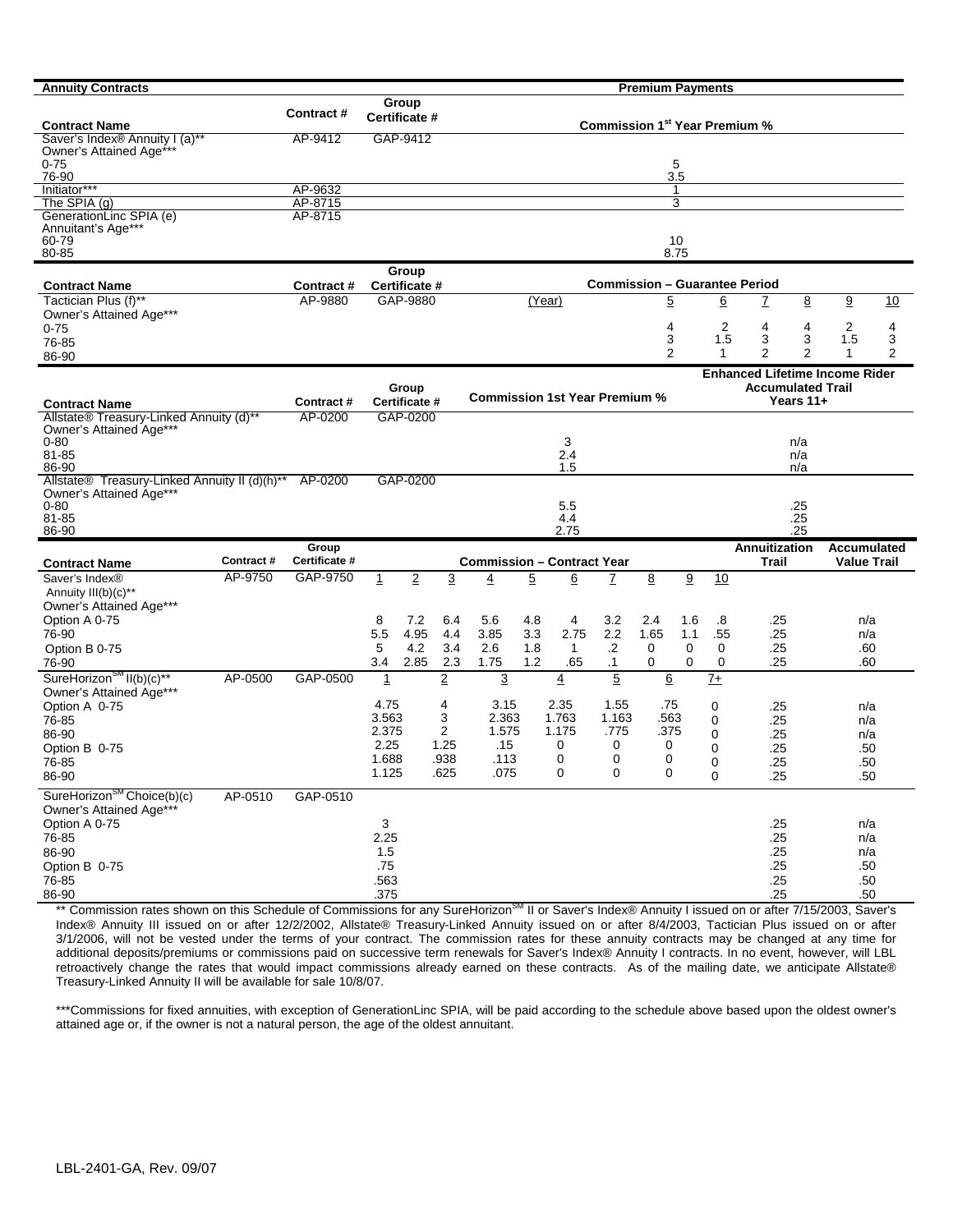| <b>Contract Name</b>                                                         | Contract # | Group<br><b>Certificate</b><br># | Commission -<br><b>Contract Year</b> | Annuitization<br>Trail | Accumulated<br><b>Value Trail</b> | <b>Enhanced Lifetime Income</b><br><b>Rider Accumulated Trail</b><br>Years 6+  |
|------------------------------------------------------------------------------|------------|----------------------------------|--------------------------------------|------------------------|-----------------------------------|--------------------------------------------------------------------------------|
| Savers Index <sup>®</sup> Annuity Plus (c) (h)<br>Owner's Attained Age***    | AP-0530    | GAP-0530                         |                                      |                        |                                   |                                                                                |
| Option A 0-75                                                                |            |                                  | 4                                    | .25                    | n/a                               | .50                                                                            |
| 76-85                                                                        |            |                                  | 2.8                                  | .25                    | n/a                               | .50                                                                            |
| <b>Contract Name</b>                                                         | Contract#  | Group<br>Certificate #           | Commission -<br><b>Contract Year</b> | Annuitization<br>Trail | Accumulated<br><b>Value Trail</b> | <b>Enhanced Lifetime Income</b><br><b>Rider Accumulated Trail</b><br>Years 11+ |
|                                                                              |            |                                  |                                      |                        |                                   |                                                                                |
| Savers Index <sup>®</sup> Annuity Premier (c) (h)<br>Owner's Attained Age*** | AP-0540    | GAP-0540                         |                                      |                        |                                   |                                                                                |
| Option A 0-75                                                                |            |                                  | 7.25                                 | .25                    | n/a                               | .25                                                                            |
| 76-85                                                                        |            |                                  | 5.075                                | .25                    | n/a                               | .25                                                                            |
| Option B 0-75                                                                |            |                                  | 4.25                                 | .25                    | .60                               | .40                                                                            |

#### **Additional Notes**

(a) New business commission will be paid at the beginning of each succeeding seven-year term on the balance of the accumulated value at the expiration of the 45-day free-withdrawal window for the Saver's Index® Annuity I. For Saver's Index® Annuity I issued on or after 7/15/2003, commissions paid on successive term renewals may be changed at any time. The commission paid at the beginning of a new seven-year term for Saver's Index® Annuity I will be paid according to the following schedule for annuitant's attained ages over age 77:

| Annuitant's<br>Age | 78<br>__ | 80  | ഄഺ | 84 |
|--------------------|----------|-----|----|----|
|                    |          | ___ | __ | ◡. |

- (b) Accumulated value trail commission will be paid quarterly using the annual rate shown on this schedule divided by four (4). The trail will be paid on contract value for contracts that are at least 15 months old and will end when the contract is annuitized.
- (c) Annuitization trail commissions, during the annuitization phase, will begin paying after the withdrawal charge period expires on the contract, if commission Option A is selected or required. If commission Option B is available and selected, the annuitization trails will begin paying in the second year of the annuitization phase. Trail commissions are based on the hypothetical commuted value (present value of the remaining annuity payments) of the annuitized plan selected. Trail commissions will be payable on the same frequency as the annuity payments selected by the Contract Owner (i.e. Contract month, Contract quarter, etc.) at a rate of 25 basis points per year.
- (d) For Allstate® Treasury Linked Annuity, commissions are paid on additional premium contributions at the same rate shown. For Allstate® Treasury Linked Annuity a renewal commission will be paid no sooner than 10 days after the conclusion of the Window Period at a rate of 50% of the current new business commission. Commission is paid on the Sub Account Value as of the beginning of the Window Period, less any withdrawals during the Window Period. For Allstate® Treasury Linked Annuity II no new commission is paid on renewals into another 5-year guarantee period.
- (e) For GenerationLinc no commissions are paid on premium payments to the Universal Life contract.
- (f) For Tactician Plus no new commissions are paid on renewals in subsequent guarantee periods except for renewals from the 1-year guarantee period to the 1-year guarantee period, which pay a level percentage on each renewal into the 1-year guarantee period.
- (g) No commission will be paid on any internal exchange/transfer from an existing contract to a SPIA. In addition, no commission will be paid upon the annuitization of an existing deferred annuity not paying an annuitization trail.
- (h) Accumulated Value Trails for the Enhanced Lifetime Income Rider will cease if the rider is removed from the contract for any reason.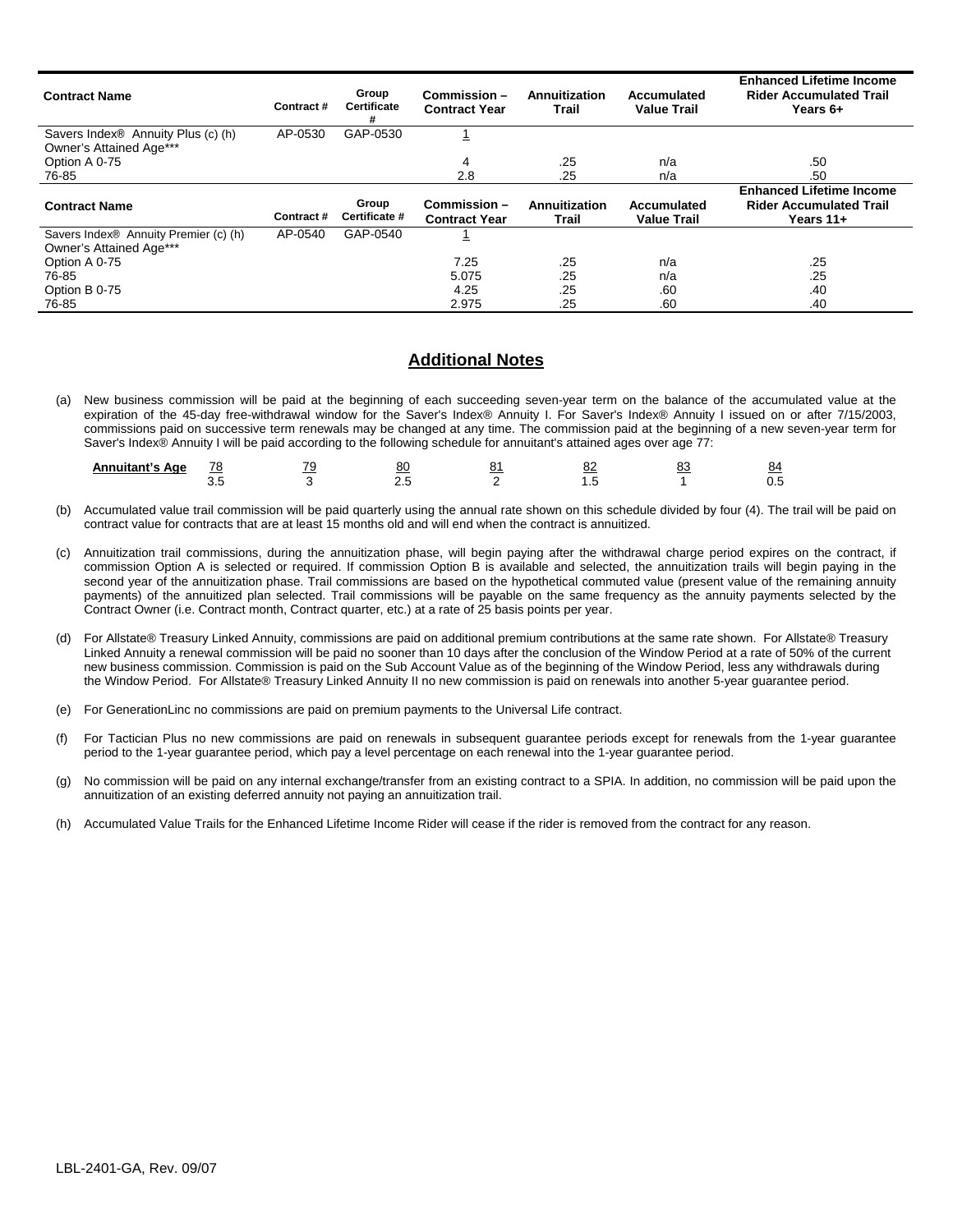#### **ANNUITY CHARGEBACK RULES**

The entire commission will be charged back if the owner free looks the contract or the contract is treated as being free looked at any time. In addition:

#### **Saver's Index® Annuity Plus and Saver's Index® Annuity Premier –**

- 100% chargeback if the contract is surrendered in the first 12 months after the issue date.
- 100% chargeback on any withdrawal in excess of the free withdrawal amount that occurs in the first 12 months after the issue date for applications signed on or after 1/22/07.
- 100% chargeback on any withdrawal that occurs in the first 12 months after the issue date for applications signed prior to 1/22/07.

#### **Saver's Index® Annuity I and Initiator –**

- 100% chargeback if the contract is surrendered in the first 6 months after a commission is paid.
- 50% chargeback if the contract is surrendered in months 7-12 after a commission is paid.

#### **Saver's Index® Annuity III and Tactician Plus –**

- 100% chargeback if the contract is surrendered in the first 6 months of any new premium payment.
- 50% chargeback if the contract is surrendered in months 7-12 of any new premium payment.

#### **For Initiator, annuitizations within the first 12 months will be treated as a surrender for chargeback purposes.**

#### **Saver's Index® Annuity I, Saver's Index® Annuity III, and Tactician Plus -**

- 100% chargeback on any withdrawal, including any free withdrawal amount, which occurs in the first 6 months of any new premium payment or renewal.
- 50% chargeback on any withdrawal, including any free withdrawal amount, which occurs in months 7-12 of any new premium payment or renewal.

#### **Allstate® Treasury-Linked Annuity, Allstate® Treasury-Linked Annuity II, SureHorizonSM II and SureHorizonSM Choice –**

 A 100% chargeback will apply to any partial or full withdrawal in excess of the free amount that occurs within the first twelve months of each premium payment or the payment of an Allstate Treasury Linked Annuity renewal commission.

Payout of part or all of the cash value under the confinement waiver benefit will be treated as a chargeback in proportion to the percentage of the cash value paid out. If commissions are paid on the Annual Commission Payment (ACP) method, they will be reduced pro rata for any surrender made under the confinement benefit.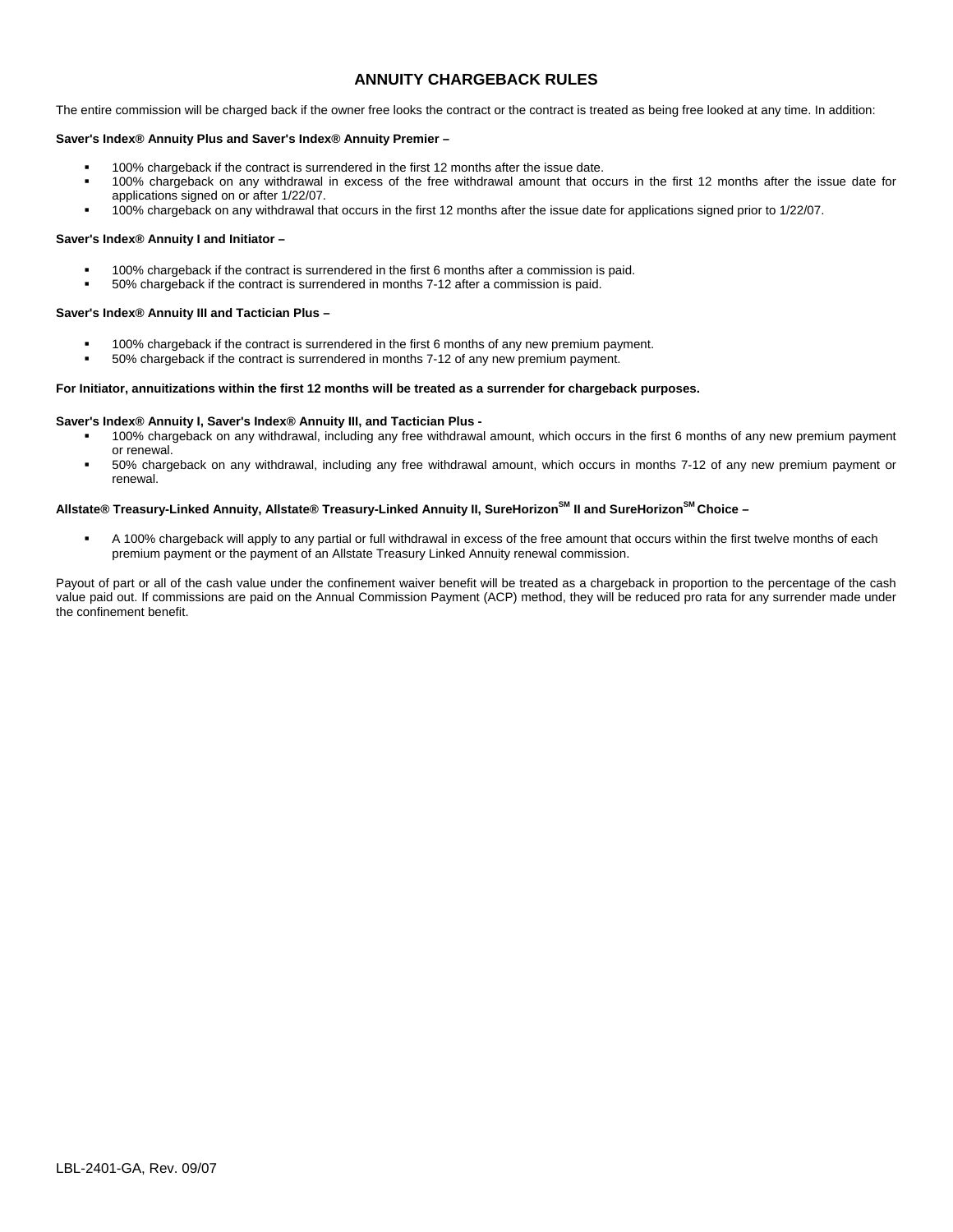# LINCOLN BENEFIT LIFE AN ALLSTATE COMPANY

# **Release Authorization and Fair Credit Reporting Act Disclosure Regarding Procurement of A Consumer Report**

This is to notify you that in connection with your agent application, we may procure a consumer report on you as part of the process of considering your application or determining whether you meet our contracting standards. In the event that information from the report is utilized in whole or in part in making an adverse decision, before making the adverse decision, we will provide you with a copy of the consumer report and a description in writing of your rights under the Fair Credit Reporting Act.

Please be advised that we may also obtain an investigative consumer report including information as to your character, general reputation, personal characteristics, and mode of living. This information may be obtained by contacting your present and previous employers or references supplied by you. Please be advised that you have the right to request, in writing, within a reasonable time, that we make a complete and accurate disclosure of the nature and scope of the information requested.

This release and authorization shall remain valid and in effect for the duration of your contract with us. We reserve the right to run subsequent consumer reports and/or investigative consumer reports on an as-needed basis.

You may revoke this Authorization at any time, provided that the revocation is in writing, except to the extent that Lincoln Benefit Life has taken actions relying on this Authorization. If you would like to revoke this Authorization, please send a written revocation to: Lincoln Benefit Life, P.O. Box 80469, Lincoln, NE 68506-0469.

*By signing below, I hereby authorize Lincoln Benefit Life and its affiliates to obtain a consumer report and/or an investigative report about me in order to process my agent application. In addition, I also authorize all entities having information about me, including present and former employers, criminal justice agencies, departments of motor vehicles, schools, and credit reporting agencies, to release such information to Lincoln Benefit Life and its affiliates.* 

|                                         |                                                                                                                                                                                                                                                                                                                                                                                                                                                            | Date: |
|-----------------------------------------|------------------------------------------------------------------------------------------------------------------------------------------------------------------------------------------------------------------------------------------------------------------------------------------------------------------------------------------------------------------------------------------------------------------------------------------------------------|-------|
| Please print the following information: |                                                                                                                                                                                                                                                                                                                                                                                                                                                            |       |
| Name:                                   |                                                                                                                                                                                                                                                                                                                                                                                                                                                            |       |
| Home Address:                           |                                                                                                                                                                                                                                                                                                                                                                                                                                                            |       |
| City/State/Zip:                         |                                                                                                                                                                                                                                                                                                                                                                                                                                                            |       |
| Date of Birth*:                         |                                                                                                                                                                                                                                                                                                                                                                                                                                                            |       |
| Social Security Number:                 |                                                                                                                                                                                                                                                                                                                                                                                                                                                            |       |
|                                         | $\mathbf{r} = \mathbf{r} \cdot \mathbf{r} + \mathbf{r} \cdot \mathbf{r} + \mathbf{r} \cdot \mathbf{r} + \mathbf{r} \cdot \mathbf{r} + \mathbf{r} \cdot \mathbf{r} + \mathbf{r} \cdot \mathbf{r} + \mathbf{r} \cdot \mathbf{r} + \mathbf{r} \cdot \mathbf{r} + \mathbf{r} \cdot \mathbf{r} + \mathbf{r} \cdot \mathbf{r} + \mathbf{r} \cdot \mathbf{r} + \mathbf{r} \cdot \mathbf{r} + \mathbf{r} \cdot \mathbf{r} + \mathbf{r} \cdot \mathbf{r} + \mathbf$ |       |

\* Date of Birth required for background investigation purposes only, and will be used for no other purposes.

**Applicants: Please retain a copy for your files.**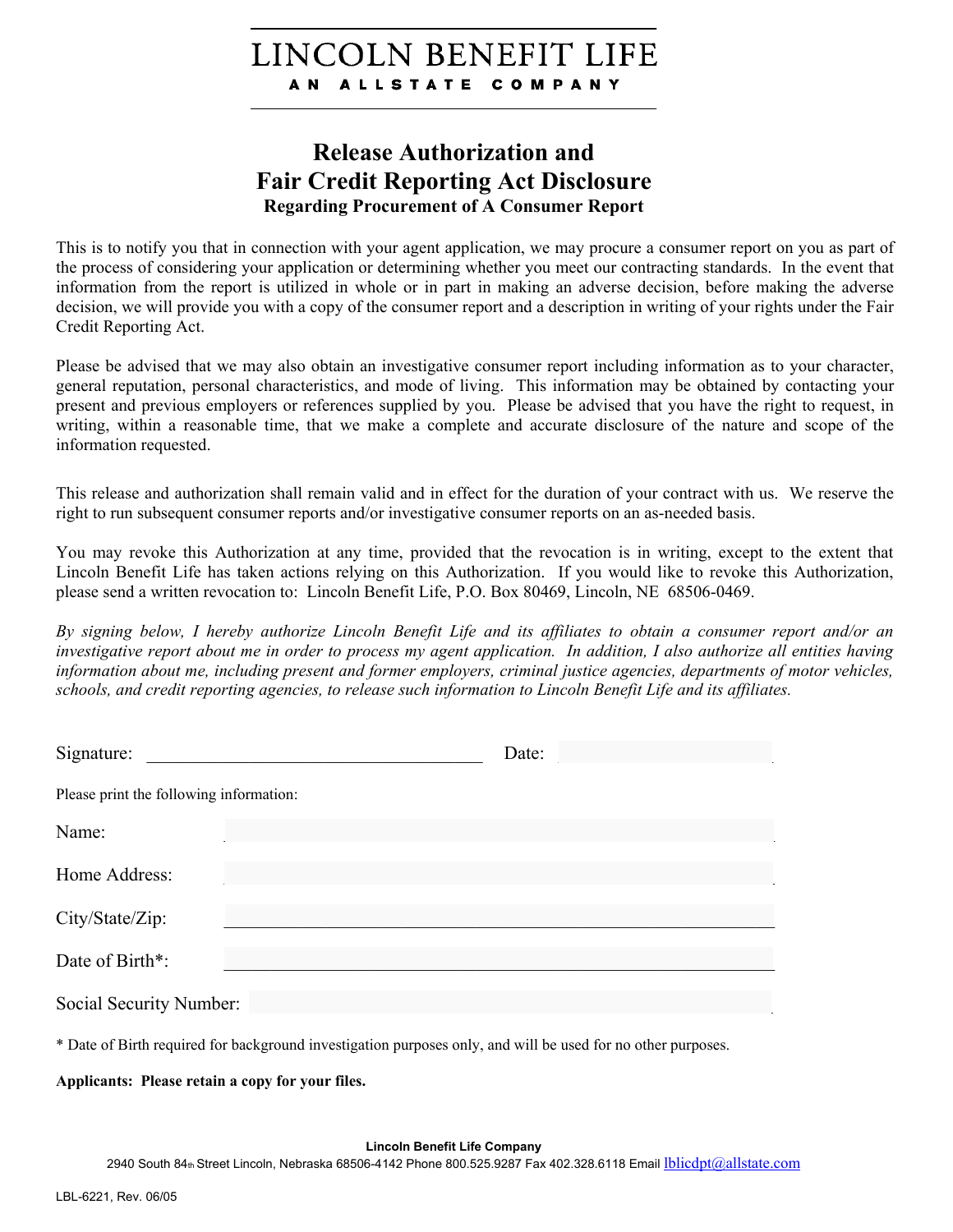#### LINCOLN BENEFIT LIFE ALLSTATE COMPANY A N

#### **Release Authorization,**

#### **Fair Credit Reporting Act Disclosure and California Investigative Reporting Act Disclosure Regarding Procurement of A Consumer Report and An Investigative Consumer Report**  *CALIFORNIA RESIDENT AGENTS ONLY*

This is to notify you that Lincoln Benefit Life Company ("LBL") may procure a consumer report on you as part of the process of considering your agent application or determining whether you meet our contracting standards. The consumer report is based on public information relating to you. In the event that information from the consumer report is utilized, in whole or in part, in making an adverse decision, we will provide you with a copy of the consumer report and a description in writing of your rights under the Fair Credit Reporting Act before making the adverse decision.

Please be advised that we may also obtain an investigative consumer report on you. An investigative consumer report includes information as to your character, general reputation, personal characteristics, and mode of living. In California, this report may be covered under the California Investigative Consumer Reporting Agencies Act (the "CICRAA"). LBL will procure this report using an Investigative Consumer Reporting Agency. The exact nature and scope of the report requested by LBL includes: Social Security Number Verification, County Criminal Records Search, Bankruptcy Search, Tax Lien Search and Insurance Background Search. This information may also be obtained by contacting your present and previous employers or references supplied by you. The Investigative Consumer Reporting Agency contracted to prepare the report is:

> Business Information Group, Inc. PO Box 130 Southhampton, PA 18966 1-800-260-1680

This release and authorization shall remain valid and in effect for the duration of your contract with us. We reserve the right, where permitted by law, to run subsequent consumer reports and/or investigative consumer reports on an as-needed basis. You may revoke this Authorization at any time, provided that the revocation is in writing, except to the extent that LBL has taken actions relying on this Authorization. If you would like to revoke this Authorization, please send a written revocation to: Lincoln Benefit Life Company, P.O. Box 80469, Lincoln, NE 68506- 0469.

LBL will not request a subsequent investigative consumer report for California residents without obtaining a new Release Authorization form signed by you, unless obtaining the investigative consumer report is otherwise authorized under the CICRAA.

Under the CICRAA, you have a right to request a copy of the consumer report from the Investigative Consumer Reporting Agency named above. Attached you will find a copy of Section 1786.22 of the CICRAA outlining the rights that you have to access the information contained in the investigative consumer report. You may also obtain a copy of the consumer report or investigative consumer report from LBL by checking the box below.

*By signing below, I hereby authorize LBL and its affiliates to obtain a consumer report and/or an investigative report about me from Business Information Group, Inc. in order to process my agent application. In addition, I also authorize all entities having information about me, including present and former employers, criminal justice agencies, departments of motor vehicles, schools, and credit reporting agencies, to release such information to Business Information Group, Inc. and/or LBL or its affiliates.* 

| Signature:      | <u> 1989 - Johann Stoff, deutscher Stoff, der Stoff, der Stoff, der Stoff, der Stoff, der Stoff, der Stoff, der S</u>                |
|-----------------|--------------------------------------------------------------------------------------------------------------------------------------|
|                 | <b>FOR CALIFORNIA RESIDENTS:</b>                                                                                                     |
|                 | I wish to be provided with a copy of the report obtained from Business Information Group.<br>Please print the following information: |
| Name:           |                                                                                                                                      |
| Home Address:   | <u> 1980 - Johann Barn, mars an t-Amerikaansk kommunister (* 1950)</u>                                                               |
| City/State/Zip: |                                                                                                                                      |
|                 |                                                                                                                                      |

| * Date of Birth required for background investigation purposes only, and will be used for no other purposes. |
|--------------------------------------------------------------------------------------------------------------|
|--------------------------------------------------------------------------------------------------------------|

**Applicants: Please retain a copy for your files.**

Date of Birth\*: Social Security Number:

#### **Lincoln Benefit Life Company**

2940 South 84th Street Lincoln, Nebraska 68506-4142 Phone 800.525.9287 Fax 402.328.6118 Email Iblicdpt@allstate.com LBL-6313 Rev. 06/05 Page 1 of 2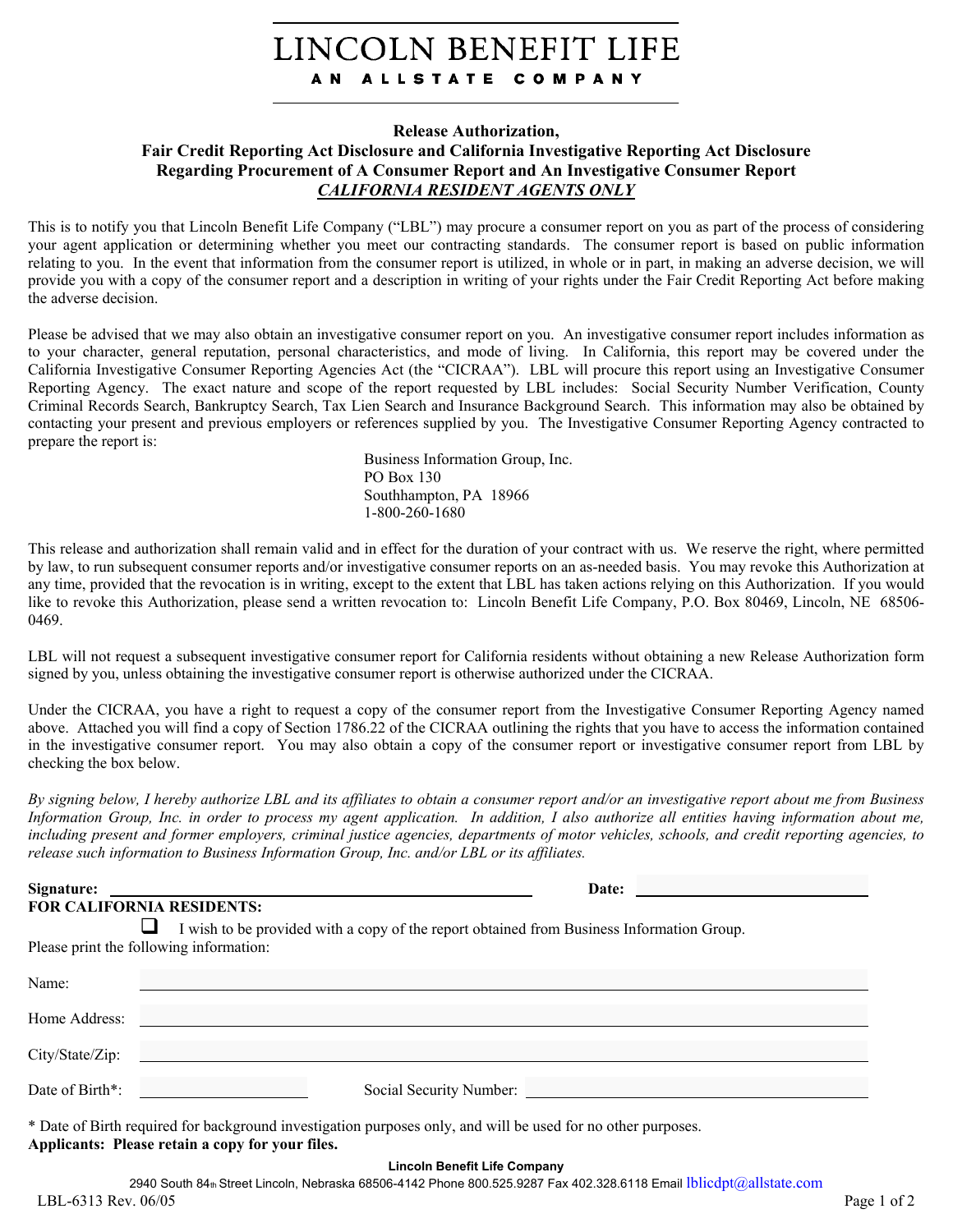#### **INVESTIGATIVE CONSUMER REPORTING AGENCIES ACT California Civil Code Section 1786.22**

- (a) An Investigative Consumer Reporting Agency shall supply files and information required under Section 1786.10 during normal business hours and on reasonable notice.
- (b) Files maintained on a consumer shall be made available for the consumer's visual inspection, as follows:
	- (1) In person, if he appears in person and furnishes proper identification. A copy of his file shall also be available to the consumer for a fee not to exceed the actual costs of duplication services provided.
	- (2) By certified mail, if he makes a written request, with proper identification, for copies to be sent to a specified addressee. Investigative Consumer Reporting Agencies complying with requests for certified mailings under this section shall not be liable for disclosures to third parties caused by mishandling of mail after such mailings leave the investigative consumer reporting agencies.
	- (3) A summary of all information contained in files on a consumer and required to be provided by Section 1786.10 shall be provided by telephone, if the consumer has made a written request, with proper identification for telephone disclosure, and the toll charge, if any, for the telephone call is prepaid by or charged directly to the consumer.
- (c) The term "proper identification" as used in subdivision (b) shall mean that information generally deemed sufficient to identify a person. Such information includes documents such as a valid driver's license, social security account number, military identification card, and credit cards. Only if the consumer is unable to reasonably identify himself with the information described above, may an Investigative Consumer Reporting Agency require additional information concerning the consumer's employment and personal or family history in order to verify his identity.
- (d) The Investigative Consumer Reporting Agency shall provide trained personnel to explain to the consumer any information furnished him pursuant to Section 1786.10
- (e) The Investigative Consumer Reporting Agency shall provide a written explanation of any coded information contained in files maintained on a consumer. This written explanation shall be distributed whenever a file is provided to a consumer for visual inspection as required under Section 1786.22.
- (f) The consumer shall be permitted to be accompanied by one other person of his choosing, who shall furnish reasonable identification. An Investigative Consumer Reporting Agency may require the consumer to furnish a written statement granting permission to the consumer reporting agency to discuss the consumer's file in such person's presence.